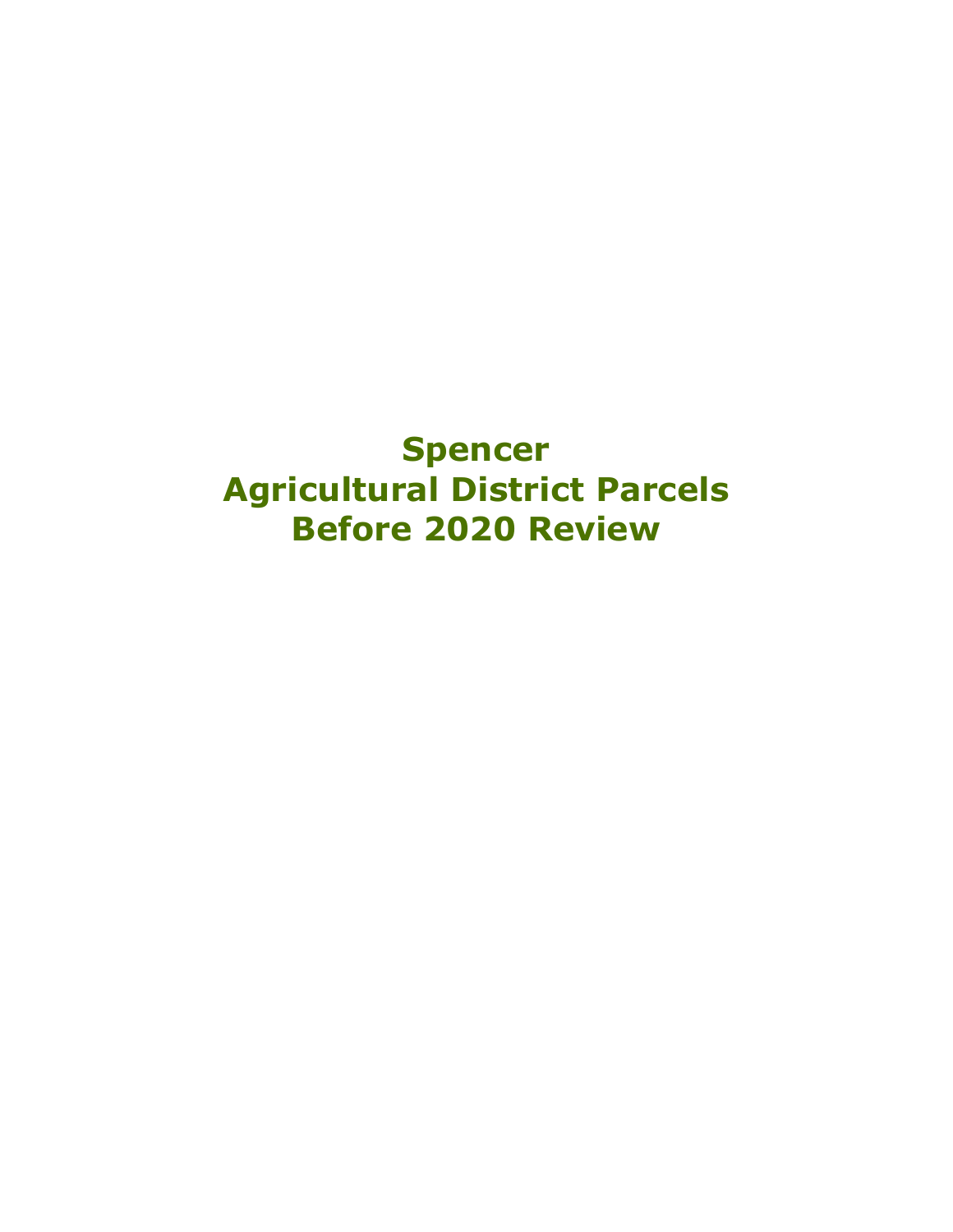| <b>PIN</b>          | <b>Principal_Owner</b>   | <b>Acres</b> |
|---------------------|--------------------------|--------------|
| 84.00-1-54.1        | 155 Tulls Corner Rd, LLC | 131.39       |
| $106.10 - 1 - 2.1$  | 237 State Route 96, LLC  | 28.95        |
| $106.10 - 1 - 2.2$  | 237 State Route 96, LLC  | 23.01        |
| 49.00-1-31.11       | <b>AA Dairy LLC</b>      | 19.42        |
| 59.00-1-10.13       | AA Dairy, LLC            | 55           |
| 59.00-1-19.1        | AA Dairy, LLC            | 45.84        |
| 60.00-1-18.12       | AA Dairy, LLC            | 34           |
| 68.00-2-13.2        | AA Dairy, LLC            | 170.6        |
| $68.00 - 2 - 3$     | AA Dairy, LLC            | 12.6         |
| 68.00-2-4.2         | AA Dairy, LLC            | 56.46        |
| $68.10 - 1 - 11$    | AA Dairy, LLC            | 0.43         |
| 68.11-3-9.2         | AA Dairy, LLC            | 20.92        |
| 69.00-2-14.1        | AA Dairy, LLC            | 30.61        |
| 69.00-2-40          | AA Dairy, LLC            | 37.79        |
| 38.00-1-32          | Ackles, Allan            | 108          |
| $62.00 - 1 - 14.1$  | Adams, A Jared Jr        | 169.4        |
| 79.00-1-12          | Adams, John J III        | 40.36        |
| 114.00-2-7.2        | Agan, Timothy C          | 38           |
| 126.00-1-14.1       | Alexander, Arlene        | 91.5         |
| 63.00-1-25.11       | Alexander, Nicholas D    | 0.68         |
| 52.00-2-16.1        | Allen, Robert            | 21.3         |
| 52.00-2-17.1        | Allen, Robert            | 14.8         |
| 29.00-1-30.2        | Allen, Robert N          | 0.59         |
| 29.00-1-31          | Allen, Robert N          | 102          |
| 82.00-1-31          | Almeida, Joaquim         | 86.59        |
| 82.00-1-18.2        | Alps Farm, LLC           | 202.46       |
| 157.00-2-13         | Alvino, Glenn            | 5.6          |
| 60.00-1-18.11       | Aman, Aaron              | 18.26        |
| 60.00-1-18.11       | Aman, Aaron              | 13.34        |
| $60.00 - 1 - 18.11$ | Aman, Aaron              | 59.17        |
| 60.00-1-21.12       | Aman, Joyce              | 6.5          |
| $61.18 - 1 - 12$    | Aman, Robert             | 6.94         |
| $61.00 - 1 - 26.1$  | Aman, Robert A           | 71.8         |
| $72.00 - 1 - 4.2$   | Aman, Robert A           | 18.3         |
| 61.00-1-59.2        | Aman, Wayne              | 9.91         |
| 94.00-1-25.31       | Aman, Wayne              | 55.81        |
| 94.00-1-25.31       | Aman, Wayne              | 26.2         |
| 123.00-3-5          | Anderson, Justin         | 52.86        |
| $128.15 - 1 - 1.1$  | Anthony, Amy Ellen       | 79.27        |
| 26.00-1-2.21        | Archer, Denise           | 80.45        |
| 100.00-2-13.1       | Arnold, Duane            | 22.06        |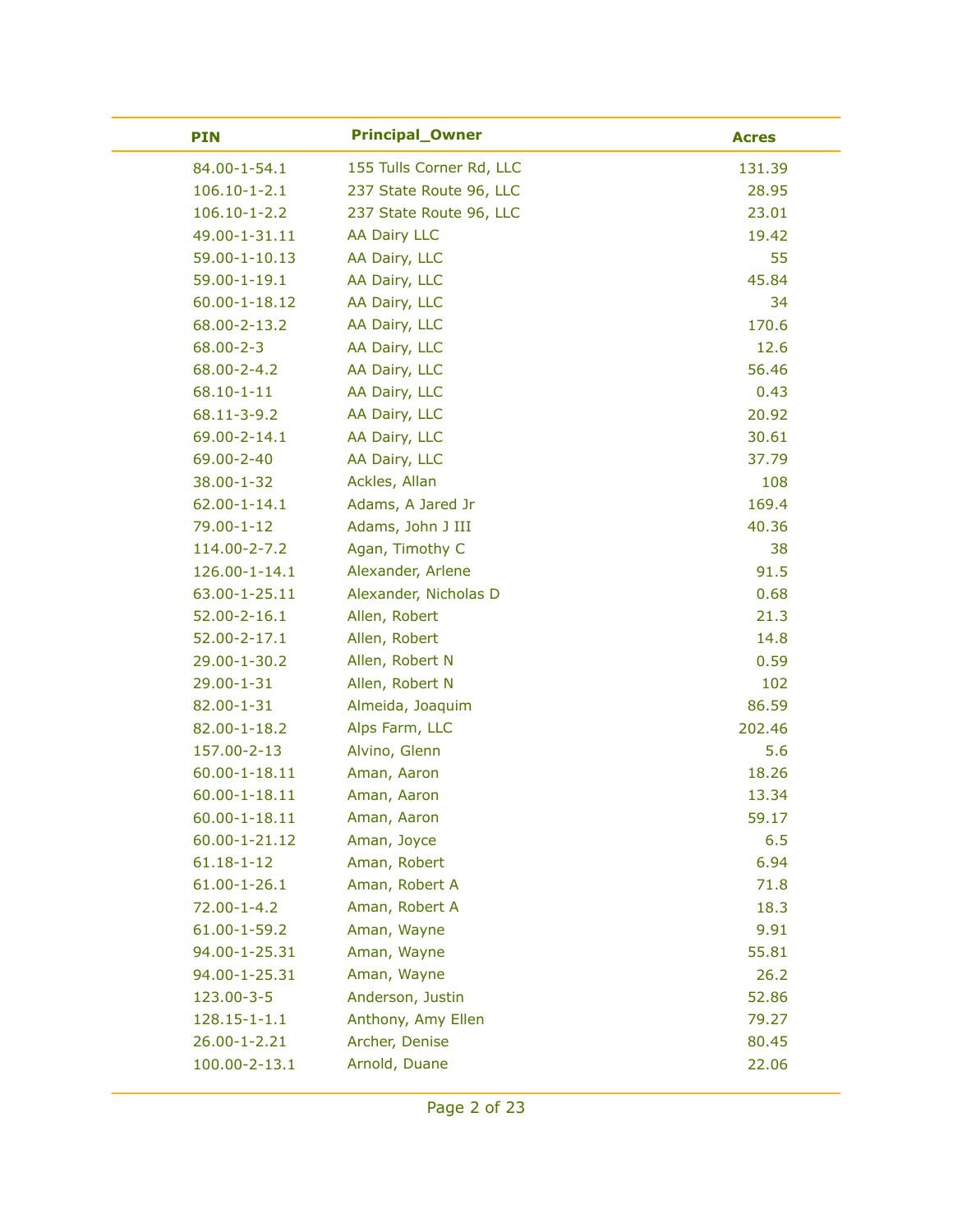| <b>PIN</b>         | <b>Principal_Owner</b>   | <b>Acres</b> |
|--------------------|--------------------------|--------------|
| 59.00-2-1.2        | Arsenault, Ronald        | 49.75        |
| 59.00-2-38         | Arsenault, Ronald D      | 11.8         |
| 57.00-1-30.11      | Arvo A Rautine           | 1.175        |
| $50.00 - 1 - 50.1$ | Astorina, David          | 25.84        |
| 124.00-2-14.2      | Atchison, Todd           | 45.27        |
| 111.00-2-8.3       | Atchison, Veronica       | 3.22         |
| 111.00-2-8.1       | Atchison, Veronica L     | 59.8         |
| 113.00-2-2.12      | Au, Timothy D            | 51.42        |
| 111.00-2-21.1      | Austin, Michael D        | 32.76        |
| 59.00-2-28.2       | Avery, Jeffrey S         | $\mathbf{1}$ |
| 104.00-1-21.2      | <b>Ayers Trust</b>       | 34.45        |
| 158.00-2-17.2      | Baldwin, Jeffrey J       | 76.17        |
| 46.10-1-16.12      | Baldwin, William J       | 4.92         |
| 49.00-1-69         | Banks, Jason I           | 1.9          |
| 167.06-1-8.1       | Barber, Dale R           | 8.89         |
| $167.00 - 1 - 5$   | Barber, Jeffrey          | 216.35       |
| 167.00-1-2.2       | Barber, Jeffrey E        | 111.59       |
| 167.06-1-8.2       | Barber, Jeffrey E        | 8.89         |
| 167.10-1-17        | Barber, Jeffrey E        | 9.9          |
| 40.00-1-30.1       | Barden, Lois E           | 95.05        |
| $40.00 - 1 - 17$   | Barden, Robert Etal      | 26           |
| 136.00-2-13.2      | Barner, Louis E          | 50           |
| 137.00-1-10        | Barner, Louis E          | 46.44        |
| 137.00-2-18.1      | Barnes, Jean             | 23.2         |
| 137.20-1-5         | Barnes, Jean             | 14.8         |
| 114.00-1-4         | Barnes, John             | 19.3         |
| 113.00-2-6         | Barnes, John W           | 22.9         |
| $51.00 - 1 - 5.1$  | Barrett, Dale B          | 48.4         |
| 133.00-2-6.23      | Barrett, Ronald          | 10.03        |
| 133.00-2-6.24      | Barrett, Ronald          | 10.26        |
| 49.00-1-70         | Barrows, Steve           | 0.85         |
| 68.00-1-42.2       | Bast, Matthew H          | 37.6         |
| 68.00-1-56.1       | Bast, Matthew H          | 111.4        |
| 68.00-1-56.2       | Bast, Matthew H          | 2            |
| 57.00-1-57.11      | Bast, Paul A             | 2.72         |
| 57.00-1-57.12      | Bast, Paul A             | 12           |
| 82.00-1-13         | Baust, John G            | 595.86       |
| 82.00-1-16         | Baust, John G            | 86.7         |
| 57.00-1-25.2       | Baustian, Mark David     | 19.6         |
| $80.00 - 1 - 16.6$ | Bechtel, Bruce Nathaniel | 5.96         |
| $80.00 - 1 - 16.1$ | Bechtel, Steven L        | 147          |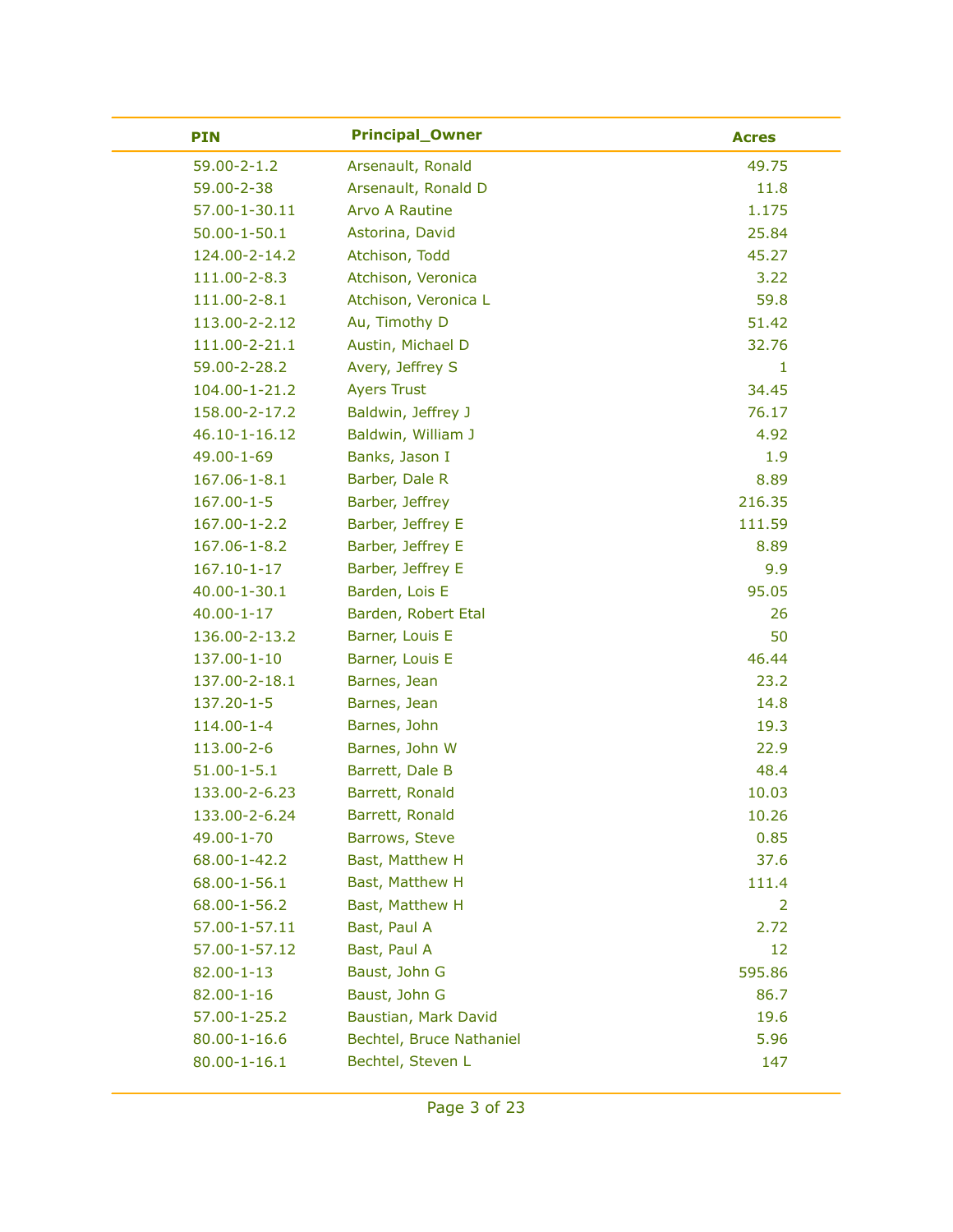| <b>PIN</b>         | <b>Principal_Owner</b>   | <b>Acres</b> |
|--------------------|--------------------------|--------------|
| 70.00-1-16.31      | Beebe, Philip R          | 237.18       |
| 70.00-1-54         | Beebe, Philip R          | 285.7        |
| $91.00 - 1 - 8.2$  | Beeman, Corene Elizabeth | 11.18        |
| 112.00-1-6.3       | Behrman, James           | 25           |
| 112.00-1-6.4       | Behrman, James           | 29.9         |
| 100.00-2-6.12      | Belles, Jeffrey G        | 34.8         |
| 134.00-1-33.1      | Bellis, Joshua E         | 37.47        |
| 58.00-1-46.2       | Benjamin, John D Jr      | 15           |
| 27.00-1-20.2       | Benjamin, Robert E       | 18.08        |
| 127.00-1-32.1      | Bennett, Cynthia A       | 15           |
| 112.00-1-16.2      | Bergman, Denise          | 41.7         |
| 117.00-1-30.2      | Bergmann, Craig          | 5.2          |
| 35.00-1-26.2       | Berman, Heidi            | 3.34         |
| 35.00-1-21         | Berman, Heidi A          | 66.53        |
| 35.00-1-27.2       | Berman, Heidi T          | 23.73        |
| 35.00-1-27.3       | Berman, Kathryn T        | 23.85        |
| 147.00-1-12.1      | Bill, Alan S             | 55.8         |
| 148.00-1-9.16      | Bill, Alan S             | 25.63        |
| 148.00-1-9.16      | Bill, Alan S             | 35.51        |
| 158.00-1-11.2      | Bill, Alan S             | 22.2         |
| 158.00-1-12.2      | Bill, Alan S             | 8.1          |
| 158.00-1-24.1      | Bill, Alan S             | 66.8         |
| $158.16 - 1 - 1$   | Bill, Alan S             | 13.2         |
| 147.00-1-12.1      | Bill, Julie M            | 1            |
| 39.00-1-9.112      | Bish, Joseph J           | 43.2         |
| 39.00-1-9.111      | Bish, Joseph R           | 39           |
| 127.00-1-40        | Bishop, Kenneth          | 10.83        |
| $80.00 - 1 - 12.1$ | BLACK, Trustee, DONNA M  | 88.78        |
| 80.00-1-13.2       | BLACK, Trustee, DONNA M  | 6.95         |
| 124.00-2-15.2      | Blakeslee, John E        | 1.32         |
| 28.00-1-25.12      | Blinn, Adam K            | 1.12         |
| 39.00-1-2.111      | Blinn, Bernard D         | 47.49        |
| 71.00-1-21.1       | Blinn, Bernard D         | 79.6         |
| 28.00-1-25.11      | Blinn, Bernard J         | 350.8        |
| $60.00 - 1 - 62.1$ | Bolton, Earl H           | 75.7         |
| $93.00 - 1 - 6$    | Bonner, Sheila M         | 130          |
| 123.00-1-3.12      | Borko, Benjamin J        | 20.02        |
| 94.00-1-25.33      | Bostwick, Patrick        | 2.5          |
| 148.00-1-31.1      | Bostwick, Roberta        | 106.9        |
| 145.00-2-24.1      | Bouchard, James Thomas   | 10           |
| 111.00-2-20        | Bowman, Deanna R         | 4            |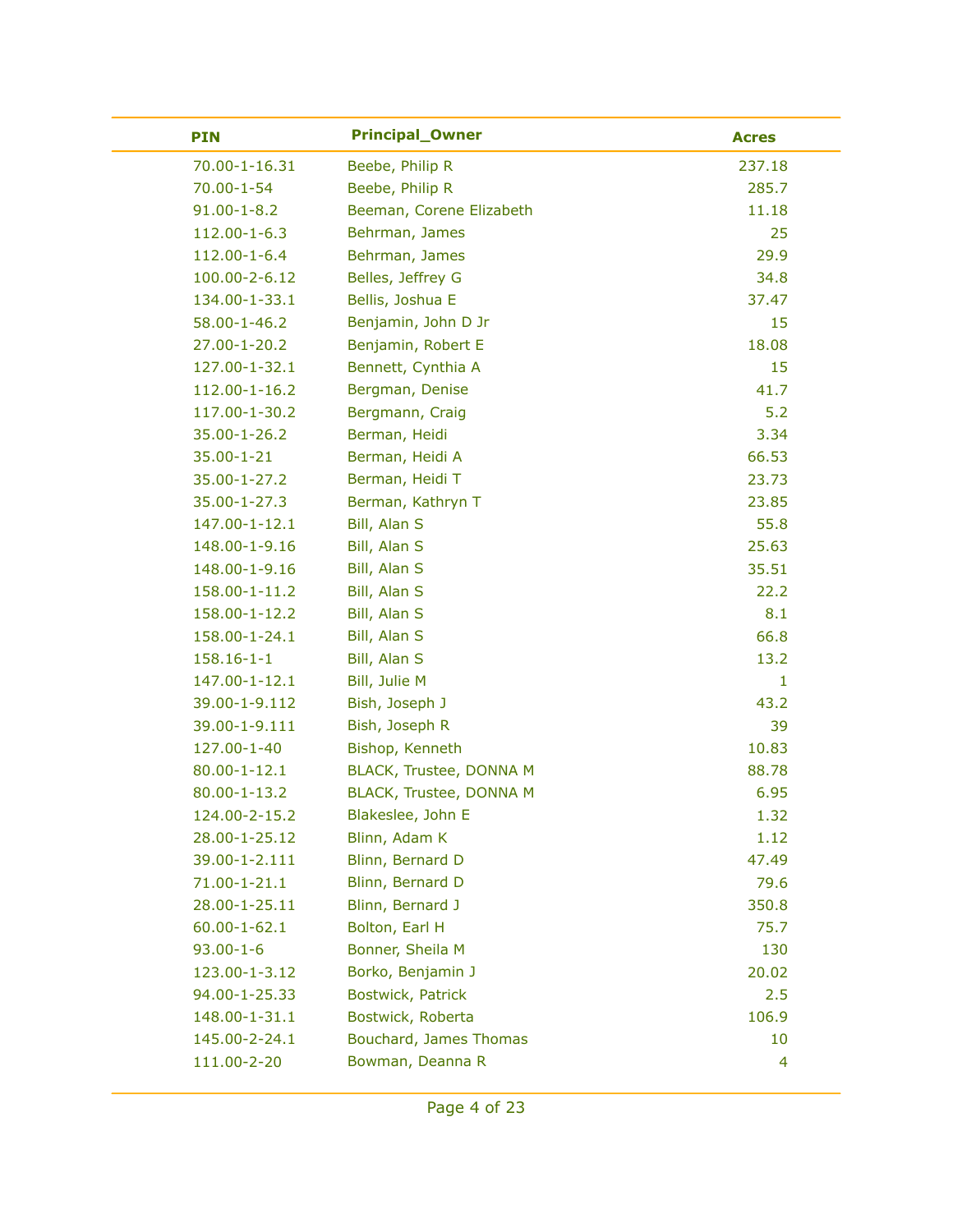| <b>PIN</b>         | <b>Principal_Owner</b>   | <b>Acres</b> |
|--------------------|--------------------------|--------------|
| 111.00-2-21.2      | Bowman, Edward C         | 3.21         |
| $62.00 - 1 - 10.3$ | Breiten-Neville, Kristen | 249.33       |
| 104.00-1-23.1      | Brimfield, Brian M       | 14.41        |
| 111.00-2-18        | Brock, James P           | 57.2         |
| 50.00-1-61.11      | Brock, W. Michael        | 11           |
| $59.00 - 2 - 1.1$  | Brown, David E           | 77.59        |
| 84.00-1-9.12       | Budinger, Kenneth L      | 19.81        |
| 136.00-1-17        | Budney, Irene D          | 74.64        |
| 136.00-2-3         | Budney, Irene D          | 103.7        |
| 117.00-1-4.1       | Burch, Adam S III        | 137.22       |
| 62.00-1-48         | <b>Burial Ground</b>     | 0            |
| 69.00-2-18.11      | Burris, Kimberly A       | 31.8         |
| 69.00-2-18.13      | Burris, Kimberly A       | 63.47        |
| 68.00-1-62.11      | Byrne, Patrick J         | 5.32         |
| $28.00 - 1 - 1.1$  | Carpenter, Diane         | 37.68        |
| $28.00 - 1 - 1.2$  | Carpenter, Diane         | 5            |
| 111.00-1-18        | Cary, Patrick            | 57.67        |
| 101.00-2-28.1      | Casselberry, Chad S      | 50.22        |
| 125.00-1-30.1      | Catlin, Judith           | 330.5        |
| 125.00-1-29.2      | Catlin, Richard          | 25           |
| 136.00-1-31        | Catlin, Stephen B        | 18.68        |
| 156.00-2-25.1      | Chamberlain, Pauline M   | 21.82        |
| 122.00-1-5         | Charlton, Brian L        | 77.3         |
| 122.00-2-10        | Charlton, Brian L        | 123.9        |
| 122.00-2-11.1      | Charlton, Brian L        | 73.45        |
| 122.00-2-12        | Charlton, Brian L        | 158.5        |
| $101.00 - 2 - 1$   | Chauncey, Ronald R       | 167.5        |
| $101.00 - 1 - 2$   | Chauncey, Stephen        | 65           |
| $102.16 - 1 - 1$   | Chrisfield, Thomas M     | 2.6          |
| $70.00 - 1 - 53$   | Ciaschi, Andrew          | 9.78         |
| 39.00-1-16         | Clark, Kenneth           | 175          |
| $40.00 - 1 - 1$    | Clark, Kenneth           | 130          |
| 57.00-1-45.12      | Clearwater, Robert       | 3.58         |
| 95.00-1-17.12      | Cole, Adam J             | 1.66         |
| 126.00-1-30.1      | Cole, Bonnie             | 170.66       |
| 124.00-2-7.11      | Cole, Stewart            | 10           |
| 124.00-2-7.12      | Cole, Stewart A          | 83.09        |
| 103.00-2-2.1       | Cole, Thomas C           | 111.5        |
| 28.00-1-20         | Cole, Thomas E           | 211.8        |
| 124.00-2-7.13      | Cole, Timothy            | 3.3          |
| 47.00-1-26.12      | Collins, Catherine       | 42.34        |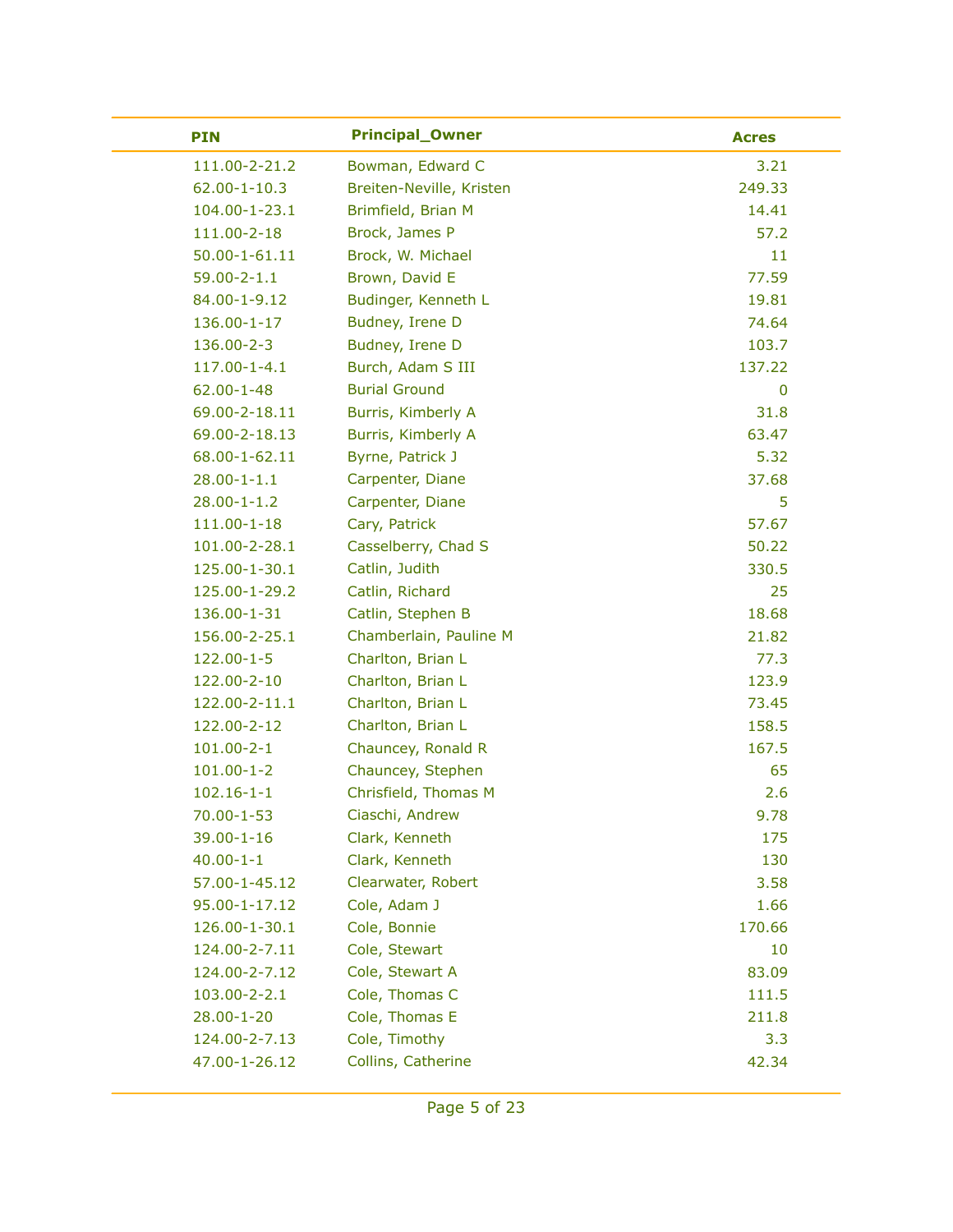| <b>PIN</b>         | <b>Principal_Owner</b>              | <b>Acres</b> |
|--------------------|-------------------------------------|--------------|
| 115.00-1-19.2      | Collins, Richard J                  | 38.4         |
| $72.00 - 1 - 4.1$  | Colwell- Vojtisek, Loretta Glenn J  | 1.5          |
| $70.00 - 1 - 55$   | Compton, Cholas                     | 3.91         |
| 73.00-1-31.12      | Cooper, Angela Inhwa                | 10.3         |
| $81.00 - 1 - 14$   | Cooper, Sarah E                     | 102.13       |
| $81.00 - 1 - 15$   | Cooper, Sarah E                     | 38.6         |
| $81.00 - 1 - 16.1$ | Cooper, Sarah E                     | 85.36        |
| 111.00-1-13.1      | Corby, Harold E Jr                  | 48.87        |
| 50.00-1-69.12      | Cornwell, Maria C                   | 0.22         |
| 47.00-1-34         | Cozza, Olinda R                     | 8.03         |
| 47.00-1-36.2       | <b>Cozze Enterprises</b>            | 72.62        |
| $57.19 - 1 - 8$    | Crance, Perry Jackson Jr.           | 20.5         |
| 115.00-1-29        | Culver, Anthony L                   | 1.11         |
| 84.00-1-9.112      | Curran Family Irrevocable Trus      | 35.88        |
| 84.00-1-66.1       | Curran, Harvey                      | 23.44        |
| $80.00 - 1 - 35$   | Dante, Joesph                       | 5.8          |
| $80.00 - 1 - 31$   | Dante, Joseph                       | 63.4         |
| 135.00-2-5         | Darby, Dorothy                      | 0            |
| 111.00-2-22        | Daschler, James S                   | 18.35        |
| 125.00-1-8         | Daughtrey, Blake C                  | 51.5         |
| 81.00-2-11.1       | Davis, Bryson C                     | 28.16        |
| 137.00-2-1.11      | Davis, Linda                        | 31.6         |
| 68.00-2-23         | DeFour, Wilford R Sr.               | 21.3         |
| $59.00 - 1 - 1.1$  | Defour, Wilfred R Sr                | 41.67        |
| $59.00 - 1 - 1.2$  | DeFour, Wilfred R Sr                | 41.67        |
| 58.00-1-53.1       | Deming, Carol                       | 17.6         |
| 58.00-1-53.3       | Deming, Carol A                     | 10.4         |
| 116.00-1-7.1       | Deming, Gary F                      | 41.18        |
| $47.00 - 1 - 1.2$  | Dennis, John V                      | 84.02        |
| 58.00-1-9.212      | Deschamps, Christine                | 82.2         |
| $18.00 - 1 - 11.1$ | deVilliers, David S                 | 67.91        |
| 49.00-1-3.1        | Doane, Cathleen Orzel               | 0            |
| 92.00-2-4.1        | Dodge, Kevin C                      | 93           |
| 68.00-1-29.22      | Donnelly, Mathew                    | 12           |
| 79.00-1-15.2       | Donnelly, Mathew Jerome             | 139          |
| 68.00-1-62.11      | Donnelly, Matthew                   | 95.7         |
| $92.00 - 1 - 12$   | Doyle, Frederick                    | 80.5         |
| 123.00-1-2         | Draper, Roberta                     | 64.3         |
| 123.00-1-3.11      | Draper, Roberta                     | 36           |
| $46.10 - 1 - 9$    | Dunning, William                    | 1.33         |
| 117.00-1-80.2      | <b>Dynamic Enterprises of Tioga</b> | 206.6        |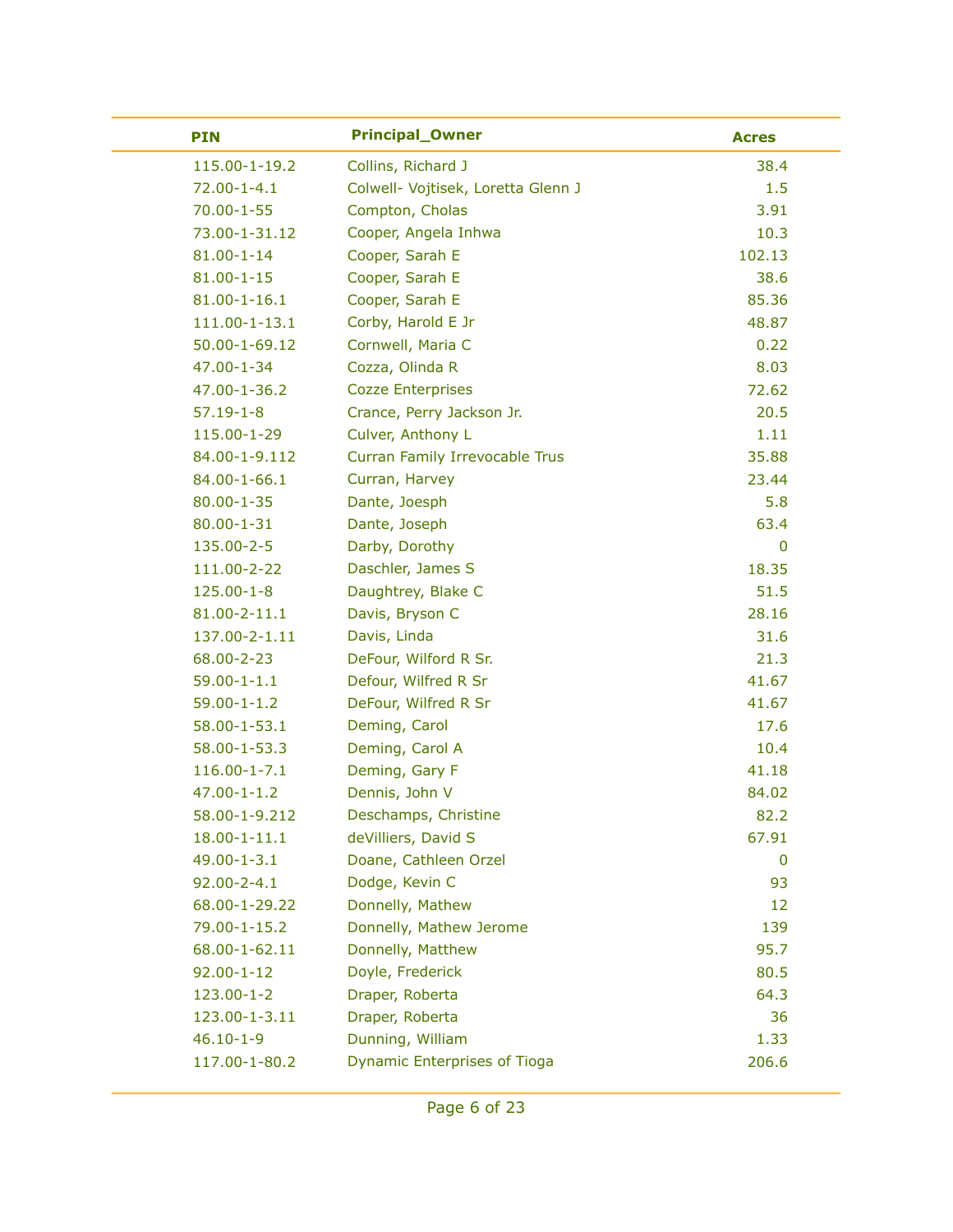| <b>PIN</b>          | <b>Principal_Owner</b>          | <b>Acres</b> |
|---------------------|---------------------------------|--------------|
| 28.00-1-14.11       | Eastlick, Mimi                  | 10.78        |
| 100.00-2-12.1       | Edelman, David E                | 48.94        |
| 62.00-1-7.12        | Edsall, Scott E                 | 103.1        |
| 69.00-1-34          | Efthimiou, Ralph & Paul         | 365          |
| 106.00-1-3.4        | Eichhorn, Karl                  | 3            |
| 106.00-2-14.2       | Eichhorn, William               | 58.8         |
| 167.14-1-10.1       | El-Ba Park LLC                  | 32.26        |
| 167.14-1-10.2       | El-Ba Park LLC                  | 7.28         |
| 167.14-1-17.1       | El-Ba Park LLC                  | 2.81         |
| $167.14 - 1 - 3$    | El-Ba Park LLC                  | 7.6          |
| 91.00-1-33.1        | <b>Ellison Family Irr Trust</b> | 6.9          |
| $167.11 - 1 - 5$    | Ellistown Car Farm, LLC         | 16.93        |
| 135.00-1-14         | Elston, Jerry                   | 44.6         |
| 135.00-1-3.1        | Elston, Jerry F                 | 12.6         |
| 147.00-1-11.1       | Engelbert Farms Organic, LLC    | 53.56        |
| 39.00-1-34.2        | Enright, Robert                 | 41.4         |
| $60.00 - 1 - 17.1$  | Estelle, Jane E                 | 56.9         |
| 95.00-1-17.11       | Falcon Pine Ravine, LLC         | 189.6        |
| 70.00-1-36.12       | Ferris, Becki                   | 1.61         |
| 39.00-1-34.1        | Ferris, Henry J                 | 13           |
| 117.00-1-19         | Fineout, Steven                 | 12.04        |
| $60.00 - 1 - 50.2$  | <b>Finger Lakes Land Trust</b>  | 22           |
| $60.00 - 1 - 51.2$  | <b>Finger Lakes Land Trust</b>  | 12.1         |
| 29.00-1-32          | <b>Flannery Family Trust</b>    | 61.6         |
| 29.00-1-33          | <b>Flannery Family Trust</b>    | 13           |
| 29.00-1-34          | <b>Flannery Family Trust</b>    | 126.9        |
| 125.00-1-4.11       | Floyd, Ernest                   | 48           |
| 124.00-2-5.11       | Foley, John Jay Edward          | 4.25         |
| $28.00 - 1 - 16$    | Formula I Feeds Realty, LLC     | 25.3         |
| 28.00-1-17.21       | Formula I Feeds Realty, LLC     | 25           |
| 146.00-1-14         | Foster, C Donald                | 91.13        |
| $106.10 - 1 - 1.11$ | Foster, Chase                   | 1.2          |
| $106.10 - 1 - 1.12$ | Foster, Chase                   | 6.34         |
| 146.19-1-11.1       | Foster, Donald                  | 20.7         |
| 146.00-1-16         | Foster, Donald E                | 8.6          |
| 146.00-2-16         | Foster, Donald E                | 65.6         |
| 146.00-2-7          | Foster, Donald E                | 7.3          |
| 146.00-2-9          | Foster, Donald E                | 167.4        |
| 157.00-2-11         | Foster, Donald E                | 45           |
| 157.00-2-12         | Foster, Donald E                | 70.8         |
| $157.07 - 1 - 1$    | Foster, Donald E                | 12.2         |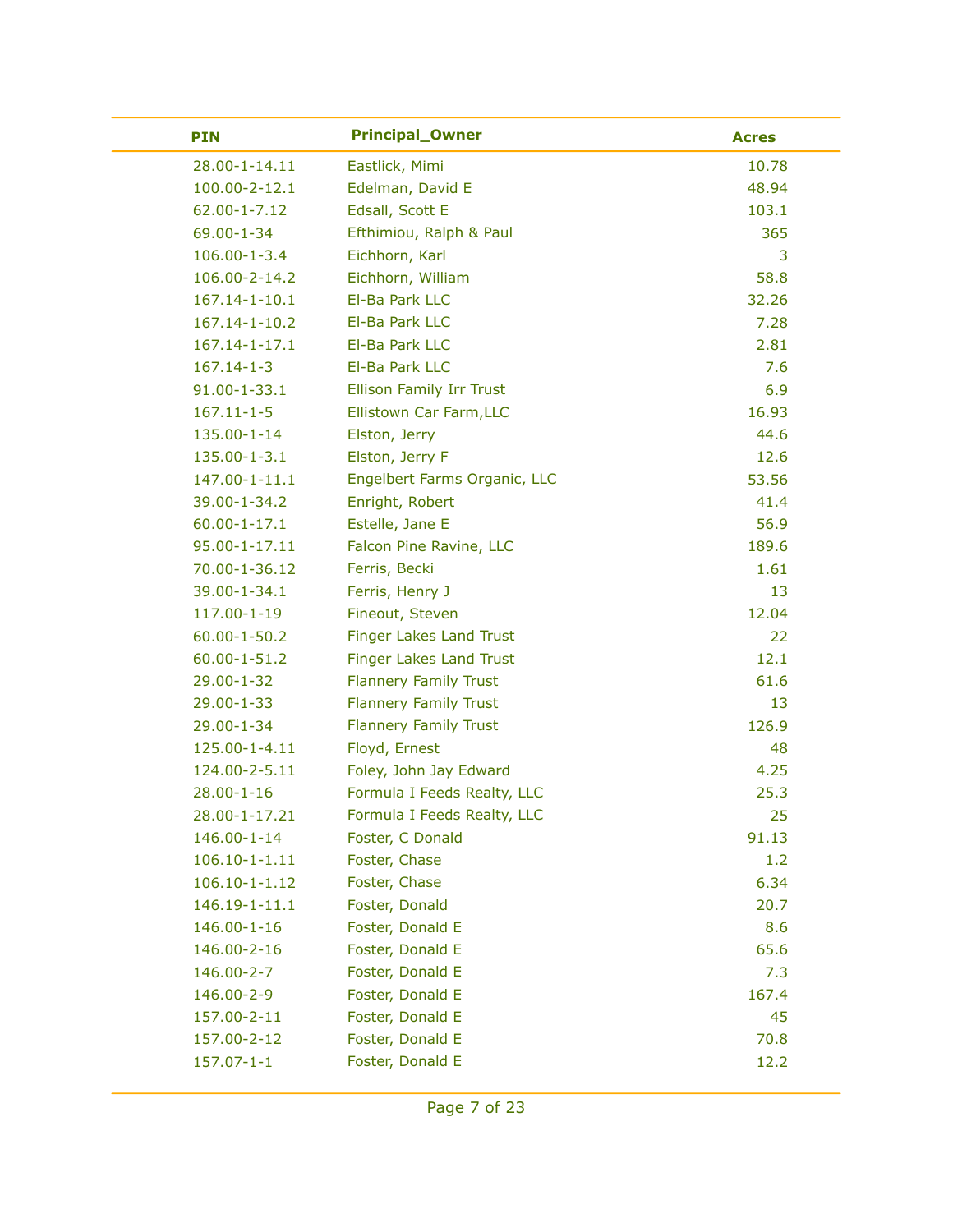| <b>PIN</b>          | <b>Principal_Owner</b>               | <b>Acres</b> |
|---------------------|--------------------------------------|--------------|
| $50.00 - 1 - 50.5$  | Foster, Leland                       | 56.7         |
| $106.10 - 1 - 1.11$ | Foster, Matt G                       | 3.06         |
| $106.14 - 1 - 5$    | Foster, Richard H                    | 37.9         |
| 71.00-1-28          | Foster, Rodney C                     | 2.16         |
| $60.00 - 1 - 3.1$   | Foster, Stanley                      | 35.2         |
| $60.00 - 1 - 3.2$   | Foster, Stanley                      | 7.84         |
| $60.00 - 1 - 63$    | Foster, Stanley                      | 119.6        |
| $71.00 - 1 - 3$     | Foster, Stanley                      | 51.5         |
| $70.00 - 1 - 12.1$  | Fox, Thomas D                        | 86.55        |
| 115.00-1-13.1       | Francisco, Yvette M                  | 26.74        |
| 28.00-1-12.1        | Friedman, Catherine S                | 16.06        |
| 28.00-1-12.3        | Friedman, Catherine S                | 100.73       |
| 46.14-1-29          | <b>Frisbie Bros Dairy</b>            | 34.67        |
| 102.00-1-7.12       | Frisbie Bros. Dairy                  | 174.4        |
| 103.00-1-5.11       | Frisbie, Christopher                 | 14.62        |
| 102.00-1-7.11       | Frisbie, Kevin W                     | 20.8         |
| 103.00-1-27         | Frisbie, Kevin W                     | 0.84         |
| 103.00-1-6.11       | Frisbie, Kevin W                     | 91.42        |
| 103.00-1-24         | Frisbie, Richard                     | 60.9         |
| 103.00-1-23         | Frisbie, Robert L Jr                 | 60.88        |
| 103.00-1-25.1       | Frisbie, Ronald                      | 29.26        |
| 103.00-1-26.1       | Frisbie, Ronald                      | 2            |
| 103.00-1-26.2       | Frisbie, Ryan                        | 14.22        |
| 58.00-1-31.21       | Fulkerson, Allen T                   | 40.16        |
| 58.00-1-32          | Fulkerson, Allen T                   | 173.27       |
| 69.00-1-25.11       | Fulkerson, Allen T                   | 52.35        |
| 111.00-2-19         | Geiger, Ronald W                     | 1            |
| 58.00-1-8.111       | Genova, Judith                       | 73           |
| 102.00-1-7.2        | Gentile, Jason                       | 8.14         |
| 122.00-2-19         | Gil, Francisco                       | 17.04        |
| 105.00-2-8.15       | Gilbert, Glenn D                     | 128.19       |
| 115.00-2-16.1       | Gill, Eugene                         | 20.22        |
| 145.00-2-24.2       | Gillan, Susan                        | 69           |
| $68.00 - 1 - 5$     | Gillis, John                         | 75           |
| 69.00-1-25.12       | Gillis, John                         | 15.38        |
| 49.00-1-31.11       | <b>Global Signal Acquisitions IV</b> | 2.28         |
| $61.00 - 1 - 9$     | Goldman, Neil R                      | 50           |
| 117.00-1-76         | Goodrich, Donald S                   | 48           |
| 117.00-1-79.1       | Goodrich, Donald S                   | 32.71        |
| 128.10-1-9          | Goodrich, Donald S                   | 52.8         |
| 63.00-1-18.11       | Goodrich, Kathy                      | 11.36        |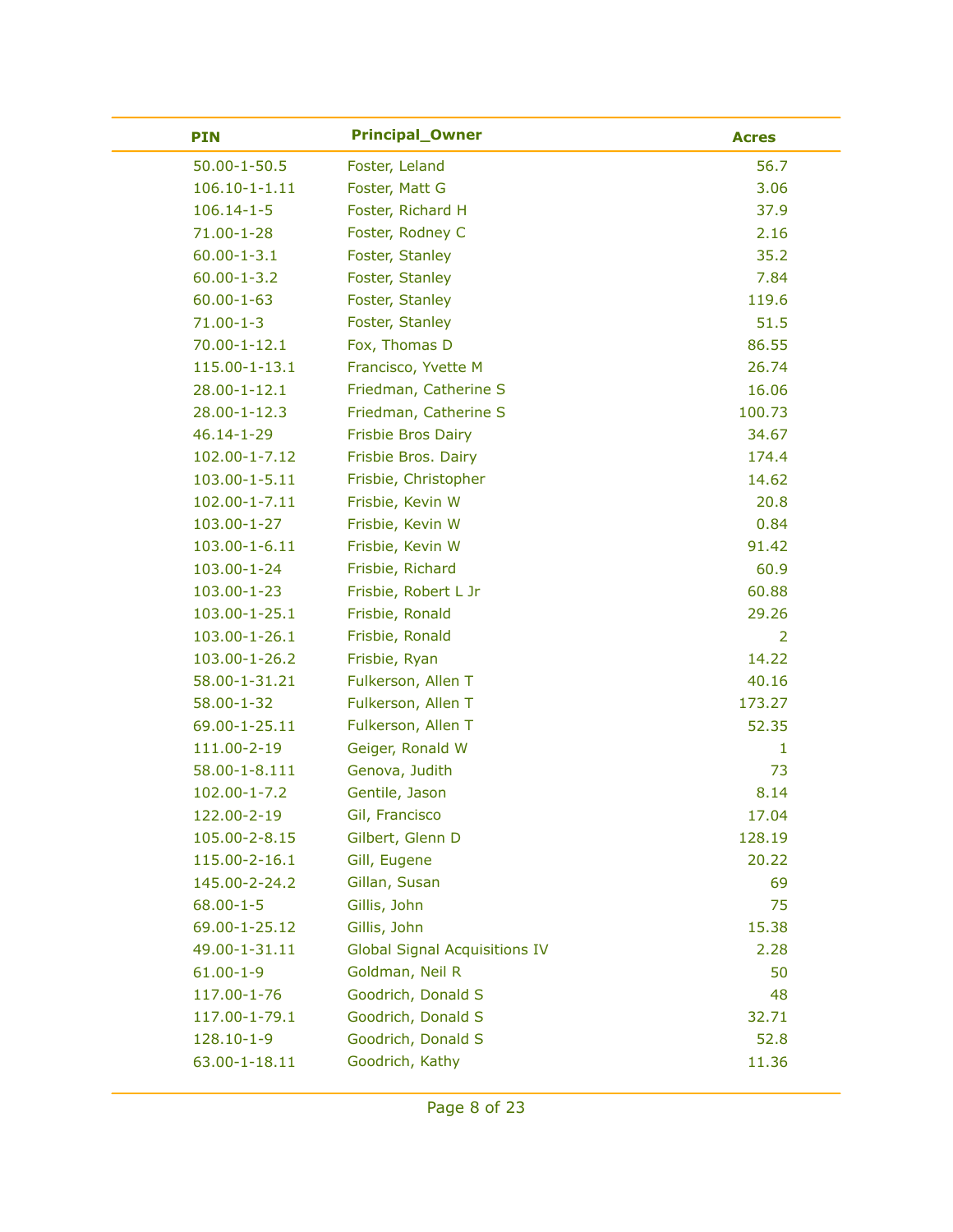| <b>PIN</b>         | <b>Principal_Owner</b> | <b>Acres</b> |
|--------------------|------------------------|--------------|
| 117.00-1-80.1      | Goodrich, S Benjamin   | 141.5        |
| $27.00 - 1 - 20.1$ | Goss, George           | 33.47        |
| 27.00-1-79         | Gowan, Aaron           | 125.5        |
| 38.00-1-28.2       | Gowan, Aaron           | 5.74         |
| 59.00-2-28.11      | Gowan, Aaron D         | 120.6        |
| 93.00-1-45.1       | Gowan, Aaron D         | 96.6         |
| $92.00 - 2 - 13$   | Graham, Douglas P      | 108.7        |
| 138.00-2-4         | Greene, Edward E       | 1.7          |
| 138.00-2-5         | Greene, Edward E       | 30           |
| 74.00-1-7          | Gregrow, Brandon       | 70           |
| 59.00-1-39         | Grenolds, William R    | 1.15         |
| 148.00-1-9.16      | Griffin, Drew          | 18.36        |
| $70.00 - 2 - 7$    | Grob, Jack             | 63.4         |
| $81.00 - 1 - 1$    | Grob, Jack J           | 24.53        |
| 147.00-1-12.2      | Gross, Daniel J        | 0.33         |
| 62.00-1-33         | Grover, Ricky L        | 37.75        |
| 57.00-1-17.12      | Guanzini, Luce         | 1.74         |
| 57.00-1-17.2       | Guanzini, Luce E       | 158.52       |
| 74.00-1-23.11      | Gunther, Francis D     | 81           |
| 52.00-2-2.11       | Gunther, Jack J        | 22.7         |
| 148.00-1-12.1      | Guy, Michael P         | 1.55         |
| 28.00-1-13.21      | Haeni, James A         | 151          |
| $28.00 - 1 - 18$   | Haeni, Suzan A         | 93.4         |
| 28.00-1-14.12      | Hall, Eric             | 142.4        |
| $39.00 - 1 - 3$    | Hall, Eric A           | 192.5        |
| 49.00-1-58.12      | Hallett, Martin J      | 1            |
| 105.00-1-20.2      | Halstead, William      | 28           |
| 134.00-1-1.11      | Hamburger, Jason B     | 67.45        |
| 114.00-1-29        | Hamley, Leonard H      | 35.1         |
| 114.00-1-30        | Hamley, Leonard H      | 10.9         |
| 124.00-2-6         | Hamley, Leonard H      | 52.5         |
| 106.00-1-14.2      | Hansen, John M         | 18.68        |
| 101.00-2-3         | Harp-Horn, Cindy S     | 96           |
| 134.00-1-2         | Harrington, Paula      | 50.67        |
| 59.00-1-1.31       | Harris, William        | 22.31        |
| $59.00 - 1 - 1.4$  | Harris, William E      | 26           |
| 113.00-3-8.11      | Hartman, Lila          | 46.17        |
| 124.00-2-14.1      | Hartman, Theresa A     | 82.5         |
| 94.00-1-30.12      | Hatch, Frances Kay     | 27.88        |
| $50.00 - 1 - 82$   | Haus, Lucas            | 12.3         |
| 52.00-2-2.12       | Hayes, Richard         | 9.17         |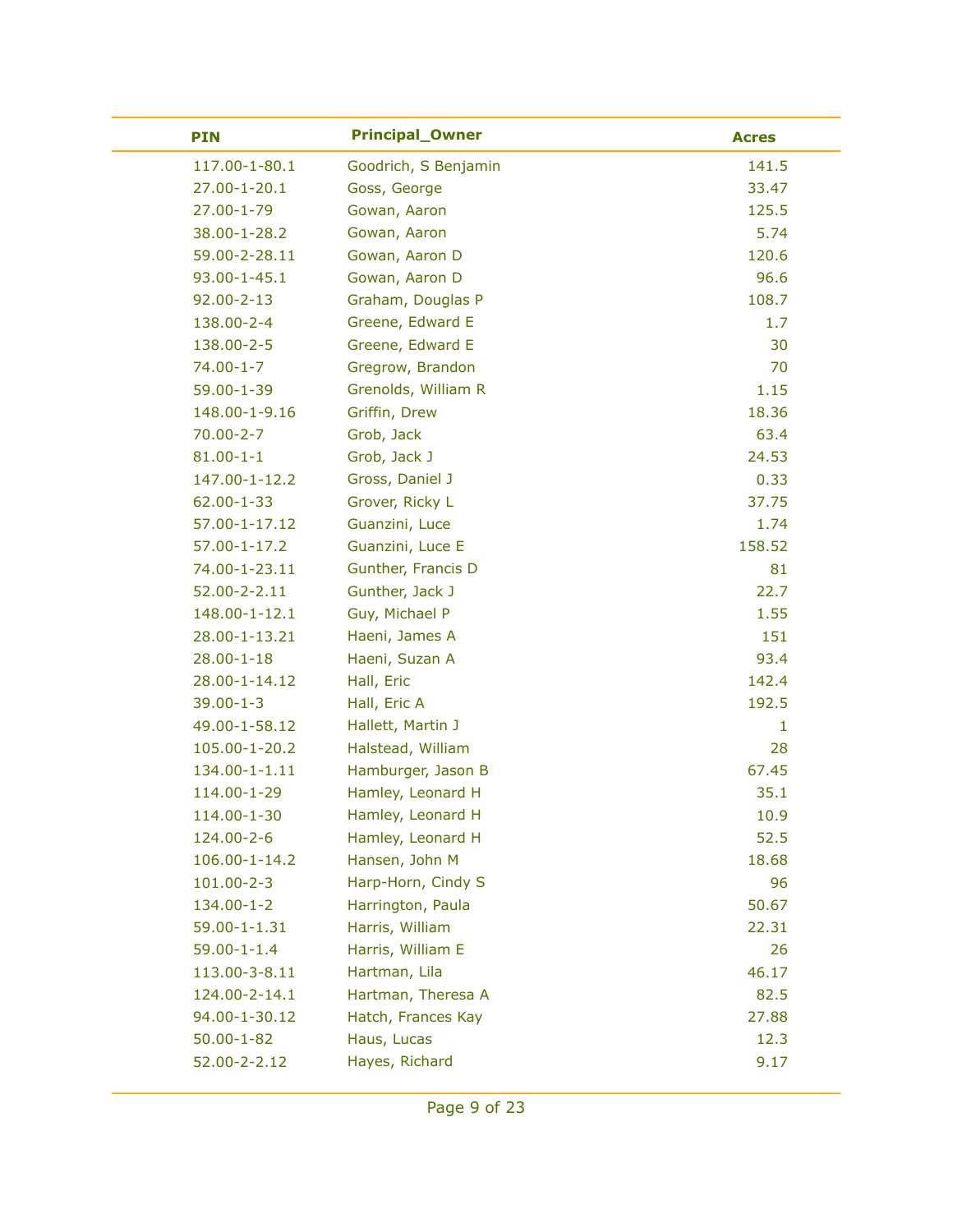| <b>PIN</b>         | <b>Principal_Owner</b>     | <b>Acres</b> |
|--------------------|----------------------------|--------------|
| 47.00-1-55.13      | Hays, Elizabeth A          | 18.39        |
| 104.00-1-21.1      | Heavenly Days, LLC         | 74           |
| 72.00-1-69         | Heavenrich, Louis D        | 72.7         |
| $81.00 - 1 - 22.1$ | Heller, Benjamin K         | 5            |
| 158.00-2-24        | Herbert, James A           | 95           |
| 114.00-1-18.2      | Herrala, Mathew G          | 7            |
| $51.00 - 1 - 16$   | Herzog, Marion             | 178.27       |
| 59.00-2-6.12       | Hidock, Peter A            | 2.12         |
| 47.00-1-41         | Hilbert, Robert Joseph Jr  | 92.08        |
| $80.00 - 1 - 32$   | Hills, JoAnne              | 25.5         |
| 46.00-1-34         | Hodges, Preston            | 39.99        |
| 134.00-1-7         | Hoffman, Michael R         | 62           |
| 93.00-1-29         | Hollenbeck, Florence S     | 155.75       |
| 38.00-1-1.32       | Hollenbeck, Jeffery L      | 4.38         |
| 38.00-1-1.31       | Hollenbeck, Jeffrey        | 133.92       |
| 38.00-1-1.33       | Hollenbeck, Jeffrey        | 79.83        |
| $38.00 - 1 - 10$   | Hollenbeck, Jeffrey        | 187.5        |
| $38.00 - 1 - 8$    | Hollenbeck, Jeffrey        | 20           |
| 49.00-1-66         | Hollenbeck, Leslie         | 133.14       |
| $100.00 - 2 - 2$   | Hollenbeck, Melvin         | 25           |
| $100.00 - 1 - 7$   | Hollenbeck, Melvin O       | 104          |
| $100.00 - 2 - 3$   | Hollenbeck, Melvin O       | 99.5         |
| 70.00-2-15.12      | Hollien, Cecil             | 11           |
| 70.00-2-15.2       | Hollien, Cecil             | 1.06         |
| 48.00-1-11.11      | Holmes-Van.Dusen, Lorie    | 38.03        |
| 48.00-1-11.11      | Holmes-VanDusen, Lorie J   | 6.43         |
| 48.00-1-11.12      | Holmes, Leo                | 54.98        |
| 35.00-1-37.2       | Homrighouse, David         | 6.4          |
| 35.00-1-37.1       | Homrighouse, David P       | 23           |
| 27.00-1-29.11      | Hoose, Ruthie M            | 15.9         |
| 103.00-2-8.1       | Hopkins, Allen H           | 102.1        |
| 103.00-2-8.2       | Hopkins, Allen H           | 5            |
| 114.00-2-12.1      | Horizon Land & Cattle, LLC | 28.1         |
| $106.00 - 1 - 7$   | Houghton, Bonnie J         | 1.22         |
| 104.00-1-22.1      | Howard, Maria              | 15.6         |
| 104.00-2-44.1      | Howard, Maria              | 129.24       |
| $58.00 - 1 - 44$   | Howell, Kent               | 63.39        |
| 58.00-1-27         | Howell, Richard            | 65           |
| 134.00-1-64        | Hoxsie, Cheryl D           | 140          |
| 49.00-1-77         | Huizinga, Anthony          | 4.64         |
| 49.00-1-78         | Huizinga, Henry            | 91.27        |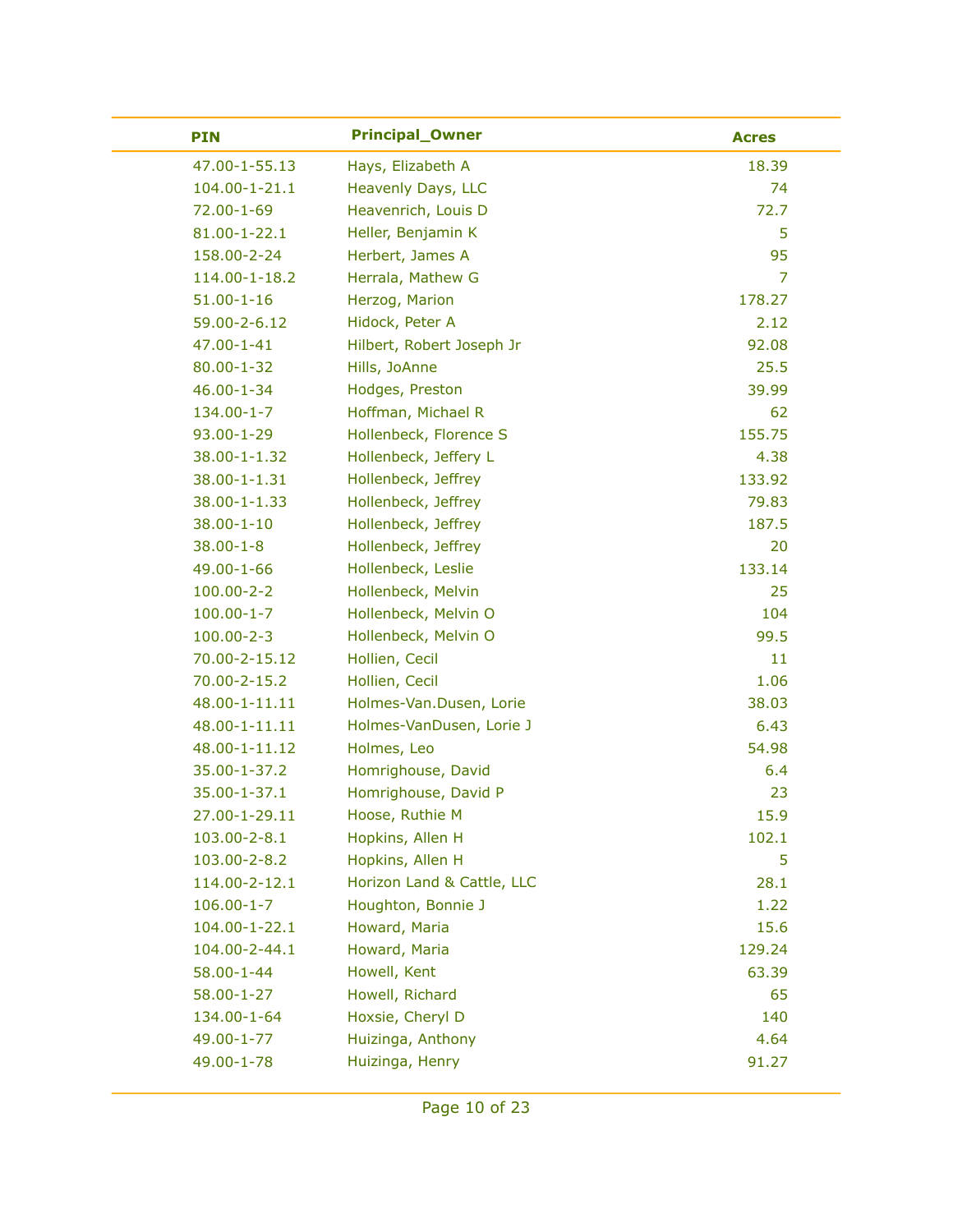| <b>PIN</b>         | <b>Principal_Owner</b>    | <b>Acres</b> |
|--------------------|---------------------------|--------------|
| 49.00-1-76         | Huizinga, Kenneth         | 49.26        |
| 49.00-1-31.4       | Huizinga, William         | 68.73        |
| 124.00-2-5.11      | Hunsinger, Cheryl L Foley | 17.15        |
| 128.10-1-10        | Hunt, Andrew              | 51           |
| 117.00-1-77.1      | Hunt, Andrew J            | 98.94        |
| 38.00-1-57         | Hurd, Eleanor             | 141          |
| $38.00 - 1 - 58$   | Hurd, Eleanor             | 150          |
| 38.00-1-59         | Hurd, Eleanor             | 86.2         |
| $94.00 - 1 - 6.2$  | Husband, Joseph           | 27.47        |
| 83.00-1-42.1       | <b>IKF Home Farm, LLC</b> | 54.02        |
| 122.00-1-4.21      | Ingham, Robert D          | 47.4         |
| $82.00 - 1 - 15$   | Ingram, Danielle          | 52           |
| 83.00-1-43         | Iron Kettle Reality LLC   | 20           |
| 138.00-2-10        | Iron Kettle Realty Assoc. | 66.5         |
| $40.00 - 1 - 27$   | Iron Kettle Realty LLC    | 78.65        |
| 83.00-1-41.1       | Iron Kettle Realty LLC    | 43.7         |
| $83.00 - 1 - 8.1$  | Iron Kettle Realty LLC    | 41.4         |
| 94.00-1-25.33      | Iron Kettle Realty LLC    | 2.6          |
| $101.00 - 1 - 7$   | Jadrossich, John J        | 11           |
| 69.00-1-25.13      | Janiak, Patrick           | 16.6         |
| 69.00-1-10.1       | Janiak, Patrick J         | 274.34       |
| 69.00-1-6.12       | Janiak, Patrick J         | 23.13        |
| 82.00-1-20.12      | Jantz, Jeffrey M          | 56.4         |
| 82.00-1-20.11      | Jantz, Paul               | 76.4         |
| $92.00 - 2 - 7$    | Jantz, Paul               | 106.85       |
| 58.00-1-9.22       | Jayne, Ashley             | 8            |
| 46.14-1-1.112      | Jayne, Kevin M            | 1            |
| $40.00 - 1 - 5$    | Jensen, Norman R          | 60.42        |
| $91.00 - 1 - 8.11$ | Jewell, Dale L            | 62.2         |
| $91.00 - 1 - 8.12$ | Jewell, Dale L            | 11.26        |
| 82.00-1-28.1       | Johnson, David M Sr       | 80.9         |
| $92.00 - 2 - 3$    | Johnson, David M Sr       | 33           |
| 128.00-1-6.12      | Jones, Kenneth R          | 1.29         |
| 27.00-1-19.2       | Joseph, Jeffrey           | 32.88        |
| 46.14-1-1.12       | Kagan, Lidiya             | 0.17         |
| 51.00-1-22         | Kalwara, Elizabeth        | 36.1         |
| $51.00 - 1 - 24$   | Kalwara, Elizabeth        | 146.5        |
| $51.00 - 1 - 4$    | Kalwara, Elizabeth        | 243.8        |
| $27.00 - 1 - 8.2$  | Kaminsky, Albert F Jr     | 60.44        |
| 62.00-1-19.71      | Kanoff, Carl A            | 38.24        |
| 62.00-1-19.72      | Kanoff, Carl A            | 13.58        |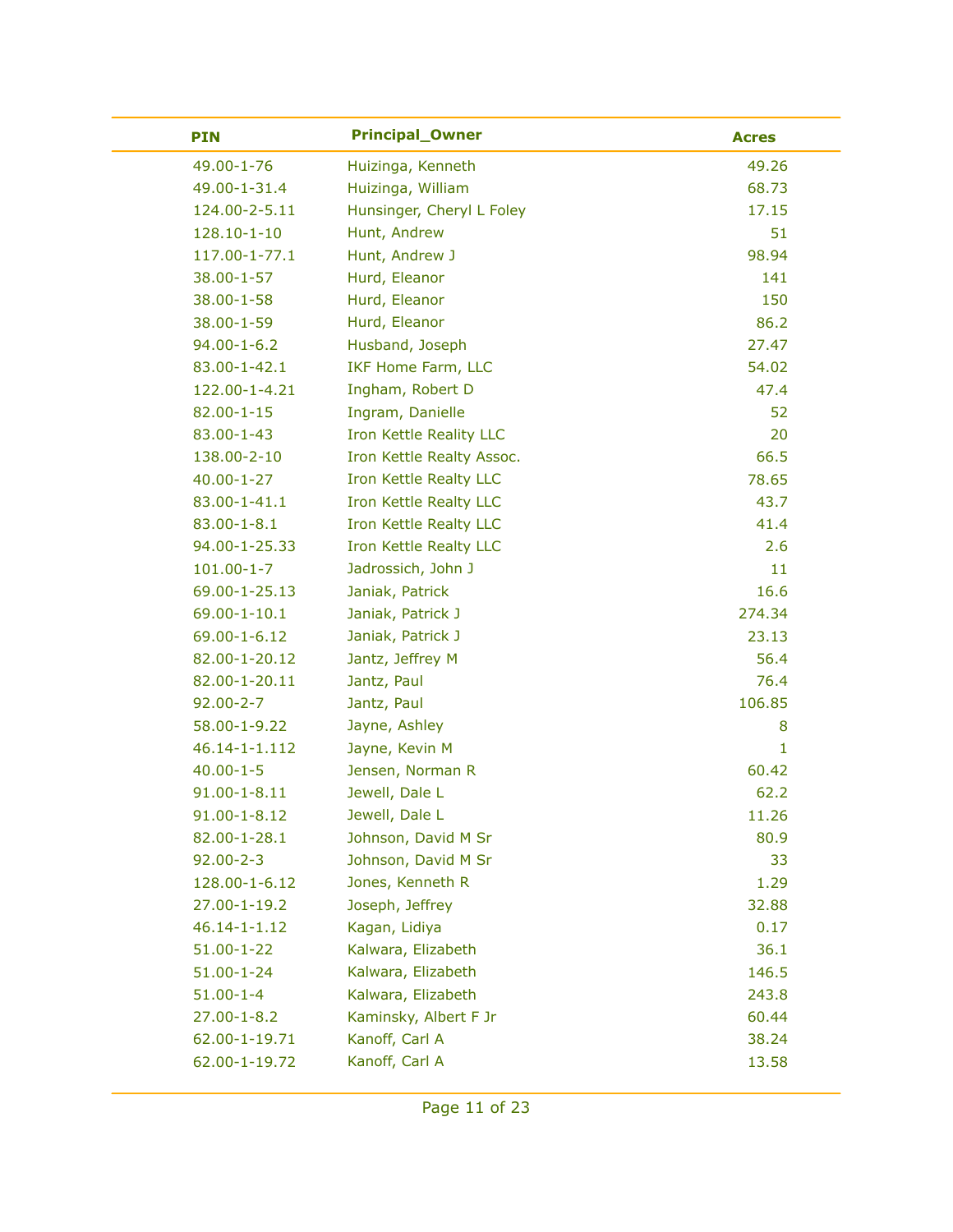| <b>PIN</b>         | <b>Principal_Owner</b>     | <b>Acres</b> |
|--------------------|----------------------------|--------------|
| $51.00 - 1 - 3$    | Kaufman, Firman Jr         | 243.8        |
| 133.00-1-8         | Kelly, Patricia T          | 71.6         |
| 105.00-1-11.1      | Kelsey, Dustin             | 16.68        |
| 147.00-1-12.2      | Kemp, Thomas               | 0.5          |
| 50.00-1-73.11      | Kern, William A            | 15.6         |
| 101.00-2-17        | Kimber, David              | 32           |
| $46.00 - 1 - 21$   | King, David A              | 109.3        |
| $57.00 - 1 - 52$   | King, David A              | 20           |
| $57.10 - 1 - 15.1$ | King, David A              | 15.9         |
| 100.00-2-20.1      | King, Maynard J            | 0.54         |
| 100.00-2-19.1      | King, Thomas               | 25.77        |
| 158.00-1-24.1      | <b>Kinney Family Trust</b> | 50           |
| 106.00-1-33        | Kishpaugh, Conrad W        | 79           |
| 117.00-1-20.1      | Kishpaugh, Timothy J       | 60           |
| 69.00-2-41         | Klimekoski, Joseph         | 17.07        |
| 134.00-1-3         | Kline, Sandra J            | 69.01        |
| $58.00 - 1 - 61$   | Klym, Michael              | 31.03        |
| $58.00 - 1 - 60$   | Klym, Nicholas             | 7.71         |
| $50.00 - 1 - 80$   | Knight, Alan               | 114.7        |
| $50.00 - 1 - 81$   | Knight, Alan               | 3.6          |
| 72.00-1-20.1       | Knight, Robert B           | 13.75        |
| 123.00-3-8         | Koch, Harold & Helen       | 64.25        |
| 69.00-1-4.13       | Koski, Donald R            | 46.9         |
| 68.00-2-13.11      | Koski, Ronald A            | 36.11        |
| 68.12-2-29.2       | Koski, Ronald A            | 3.3          |
| 68.00-1-44.22      | Kranz, Craig               | 1.39         |
| 47.00-1-53.2       | Kroll Ventures, LLC        | 7.21         |
| 47.00-1-53.11      | Kroll, William             | 50.78        |
| 46.10-1-16.11      | Kulis, Jeffrey R           | 7.06         |
| 104.00-1-23.1      | Kunkle, Randall L          | 52.76        |
| 104.00-1-23.2      | Kunkle, Randall L          | 28.21        |
| 106.00-2-13        | Kwiatkowski, Henry         | 176.04       |
| 106.00-2-19        | Kwiatkowski, Henry         | 39.5         |
| 106.19-1-27.1      | Kwiatkowski, Henry         | 9.2          |
| 95.00-1-17.11      | Kwiatkowski, Robin         | 1.16         |
| 125.00-1-29.3      | Lanning, Michael D         | 38           |
| 137.00-2-34.1      | LaPlante, Richard P        | 200.68       |
| 156.00-1-21.1      | Larrabee, Charles A        | 59.11        |
| 156.00-1-21.2      | Larrabee, Charles A        | 44.7         |
| 112.00-1-16.2      | Lasater, Hugh Thomas Jr    | 3.21         |
| 100.00-2-6.11      | Lathrop, Ian J             | 51.29        |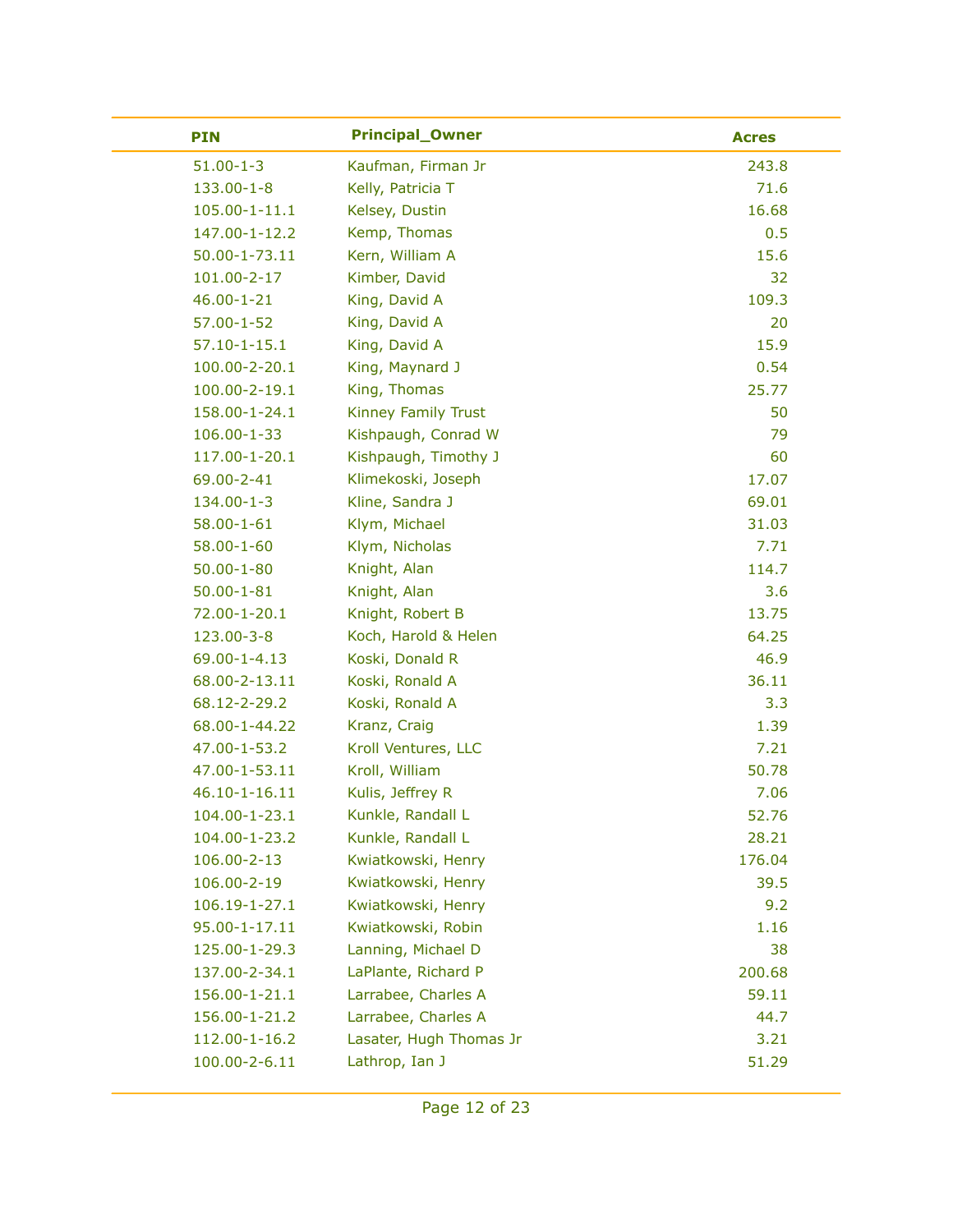| <b>PIN</b>         | <b>Principal_Owner</b>   | <b>Acres</b> |
|--------------------|--------------------------|--------------|
| 39.00-1-32         | Leed, Andrew R           | 73           |
| 104.00-2-31        | Legge, Thomas E          | 57.7         |
| 104.00-2-33.2      | Legge, Thomas E          | 19.54        |
| 49.00-1-67.1       | Leonard, William         | 2.26         |
| $81.00 - 1 - 16.2$ | Leseman, Jared K         | 7.65         |
| 124.00-1-10        | Lindhorst, Tamara L      | 49.28        |
| 124.00-1-13.1      | Lindhorst, Tamara L      | 31.1         |
| $95.00 - 1 - 21.1$ | Lord, Patrick L          | 164.71       |
| 94.00-1-13.12      | Lotito, David            | 61           |
| 147.00-2-7.1       | Lounsbury, Annetta J     | 92.1         |
| 112.00-1-16.2      | Lucas, Adam M            | 3.2          |
| 155.00-1-18        | Luong, Tien              | 90           |
| 50.00-1-61.12      | Luschwitz, James         | 79           |
| $60.00 - 1 - 2.61$ | Lyon, Frank              | 75.39        |
| 49.00-1-14         | Lyon, Frank L            | 105.6        |
| 49.00-1-15.1       | Lyon, Frank L            | 28.72        |
| $60.00 - 1 - 3.3$  | Lyon, Frank L            | 46.15        |
| 61.00-1-56.21      | Lyon, Frank L            | 7.4          |
| 61.00-1-56.23      | Lyon, Frank L            | 7.8          |
| 39.00-1-45         | Lyon, Frank Le Roy       | 79           |
| 94.00-1-31.1       | Maas, Trude Jane         | 122.8        |
| 68.00-1-62.12      | Mac Donald, David        | 17.8         |
| 50.00-1-62.14      | Mac Whinnie, Brandon     | 32.91        |
| $94.00 - 1 - 65$   | MacDonald, George        | 54           |
| $63.00 - 1 - 1.2$  | Maier, Gregory A         | 1.1          |
| 47.00-1-5.12       | Mailloux, Robert J       | 75.24        |
| 35.00-2-9.1        | Mandeville, Kirk         | 105          |
| 35.00-2-7.14       | Mandeville, Kirk C       | 43.9         |
| 35.00-2-24         | Mandeville, Kirk D       | 82.44        |
| 70.00-1-36.11      | Maratea, Raymond C       | 5.04         |
| 81.00-1-22.21      | Maratea, Raymond C       | 2.77         |
| $46.14 - 1 - 3$    | Margosian, Lisa          | 3.12         |
| $27.00 - 1 - 3.4$  | Mariad Farms, LLC        | 10.07        |
| $85.00 - 2 - 1$    | Marmillion, Harriet Faye | 299.75       |
| 85.00-2-6.1        | Marmillion, Harriet Faye | 23.58        |
| 103.00-1-15        | Marschall, William       | 54.88        |
| $103.00 - 1 - 7$   | Marschall, William       | 1.21         |
| $103.00 - 1 - 8$   | Marschall, William       | 34.35        |
| 103.00-1-9.1       | Marschall, William       | 47.36        |
| 57.00-1-21.11      | Mc Kenna, Kevin A        | 31.05        |
| 105.00-2-19.2      | McAlister, Ann N         | 12.74        |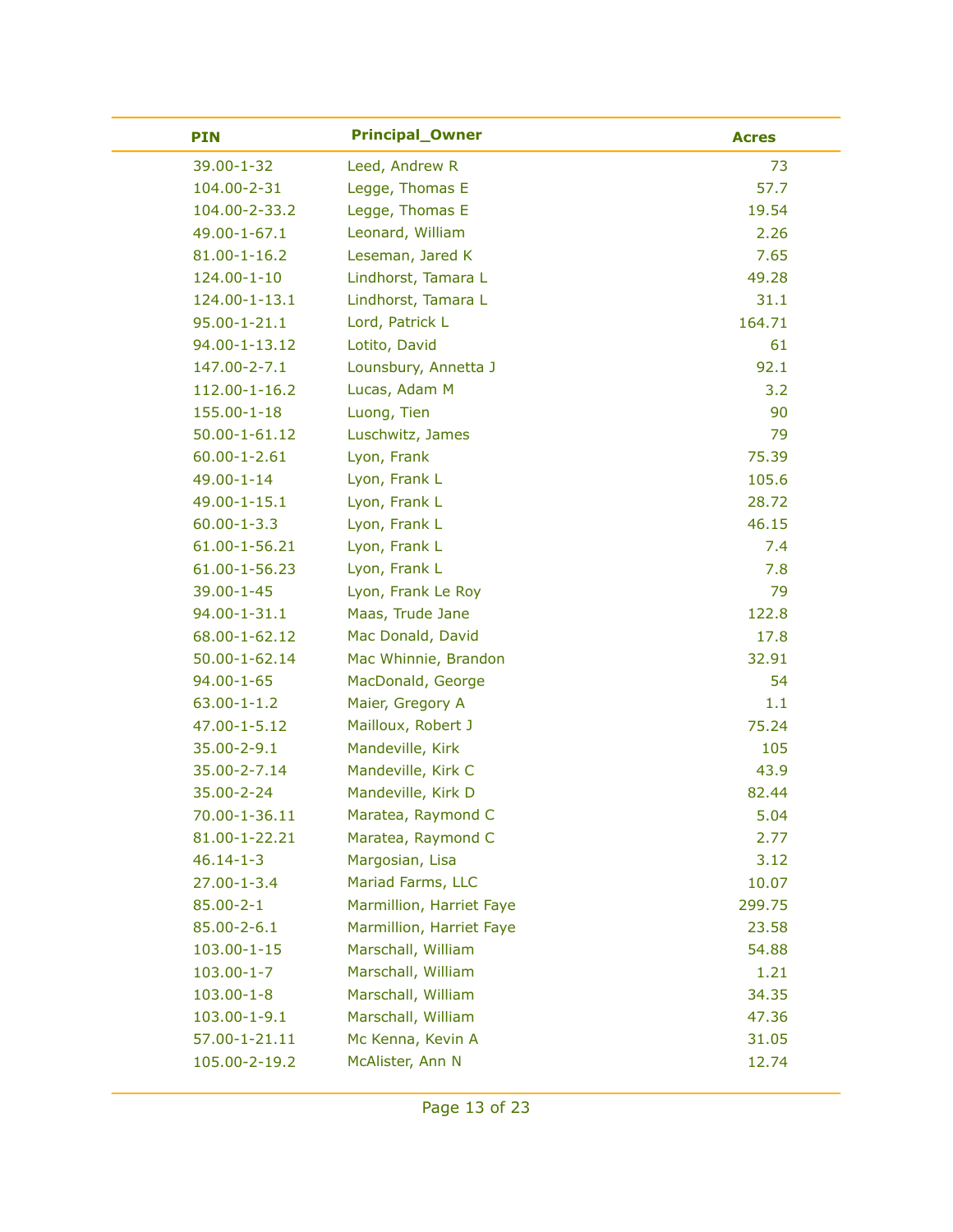| <b>PIN</b>          | <b>Principal_Owner</b>     | <b>Acres</b> |
|---------------------|----------------------------|--------------|
| 125.00-1-4.12       | McCane, Mark               | 2.37         |
| 37.00-1-25.11       | McGrew, Robert             | 18.83        |
| 101.00-2-28.1       | McNeil, Mark E             | 116.3        |
| 102.00-1-10.2       | McNeil, Mark E             | 25.4         |
| $102.00 - 1 - 14.1$ | McNeil, Mark E             | 6.08         |
| 102.00-1-20         | McNeil, Mark E             | 13           |
| 102.00-1-22         | McNeil, Mark E             | 16           |
| 102.00-1-23         | McNeil, Mark E             | 9.75         |
| 102.00-1-31         | McNeil, Mark E             | 98           |
| $102.00 - 1 - 9$    | McNeil, Mark E             | 50           |
| 102.00-2-16.1       | McNeil, Mark E             | 23.36        |
| 102.00-2-17         | McNeil, Mark E             | 36.9         |
| 102.00-2-19         | McNeil, Mark E             | 44           |
| 73.00-1-24.11       | Menendez, Anthony J        | 126.72       |
| $29.00 - 1 - 10$    | Mercincavage, Mary P       | 35           |
| 29.00-1-36          | Mercincavage, Mary P       | 55.03        |
| $29.00 - 1 - 8$     | Mercincavage, Mary P       | 107          |
| 103.00-1-17         | Miller, Shirley            | 97           |
| $62.00 - 1 - 19.6$  | Mills, Stephen H           | 22.96        |
| 146.00-2-10.1       | Mizzen Top Properties, LLC | 142          |
| 69.00-2-19.11       | Monteleone, Peter          | 24.3         |
| 127.00-1-22.2       | Moore, James T             | 67.2         |
| 127.00-2-30.1       | Moore, James T             | 49.32        |
| $80.00 - 1 - 1$     | Moraczewski, Brian         | 189.3        |
| $80.00 - 1 - 2$     | Moraczewski, Janice        | 20.7         |
| 83.00-1-57          | Morse, Donald Jr           | 19           |
| 40.00-1-35.21       | Mosch, Jennifer            | 32.02        |
| 104.00-1-1.14       | Mosher, Martin E           | 4.14         |
| 104.00-2-10.2       | Mosher, Martin E           | 10           |
| 104.00-2-21.1       | Mosher, Martin E           | 43.47        |
| 46.00-1-30.11       | Mouillesseaux, Jacque      | 154.9        |
| 156.00-1-14.1       | Mullen, Timothy            | 5.1          |
| 134.00-1-17         | Murray, Joseph M Jr        | 25.5         |
| 83.00-1-52.12       | Musa, Richard G            | 12.34        |
| $94.00 - 1 - 5$     | Musa, Thomas J             | 64           |
| 28.00-1-19          | Muscato, Thomas            | 114.09       |
| 83.00-1-47.11       | Nagel, Michael Z           | 49.86        |
| 83.00-1-67          | Nagel, Steven              | 16.75        |
| 74.00-1-37.1        | Neigh, Tracey G            | 75           |
| $91.00 - 1 - 46$    | Neuner, Curtis J Jr        | 16.7         |
| $49.00 - 1 - 5$     | <b>NYSEG</b>               | 32.7         |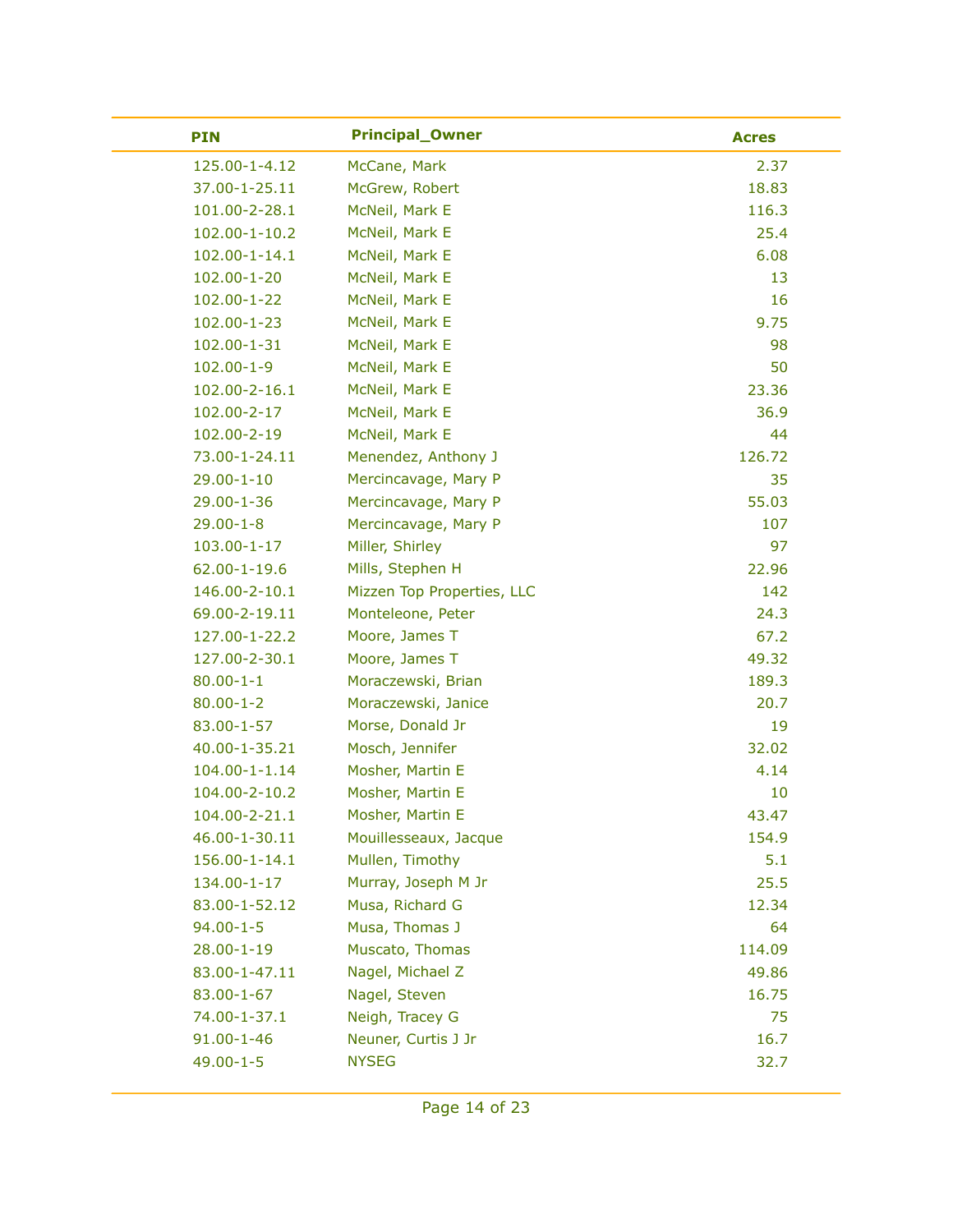| <b>PIN</b>         | <b>Principal_Owner</b>  | <b>Acres</b> |
|--------------------|-------------------------|--------------|
| 71.00-1-20.2       | O'Brien, Robert J       | 15           |
| $50.00 - 1 - 70$   | O'Konsky, Theodore D Jr | 77.72        |
| 59.00-2-10.15      | Ober, John A            | 39.93        |
| $62.00 - 1 - 8$    | Olive, Robert E         | 81.57        |
| $80.00 - 1 - 42$   | Padula, John            | 11.78        |
| 40.00-1-35.21      | Pakkala, Cynthia R      | 20.76        |
| 40.00-1-35.21      | Pakkala, Cynthia R      | 15.02        |
| $60.00 - 1 - 4.11$ | Pandora's Acres, LLC    | 64.78        |
| $61.00 - 1 - 28$   | Pandora's Acres, LLC    | 37.8         |
| 61.00-1-52.11      | Pandora's Acres, LLC    | 113.59       |
| $61.00 - 1 - 7.1$  | Pandora's Acres, LLC    | 100.8        |
| $61.10 - 1 - 13$   | Pandora's Acres, LLC    | $\bf{0}$     |
| 61.14-2-23         | Pandora's Acres, LLC    | 1.3          |
| $61.18 - 1 - 32$   | Pandora's Acres, LLC    | 7.6          |
| $62.00 - 1 - 46.1$ | Pandora's Acres, LLC    | 64.92        |
| $72.00 - 1 - 2.1$  | Pandora's Acres, LLC    | 161.52       |
| 72.00-1-63.1       | Pandora's Acres, LLC    | 114.1        |
| 72.15-1-23.3       | Pandora's Acres, LLC    | 11.4         |
| 40.00-1-35.11      | Pannebaker, Lyn A       | 6.79         |
| 40.00-1-35.21      | Pannebaker, Lyn A       | 10.56        |
| 40.00-1-35.21      | Pannebaker, Lyn A       | 2.05         |
| 104.00-1-25.1      | Pascuzzo, Joan A        | 78.59        |
| 68.00-1-29.11      | Pasto, Arne C           | 59.34        |
| 137.00-1-1         | Pasto, Cris             | 26.75        |
| 68.00-1-13.1       | Pasto, Cris             | 17.23        |
| 68.00-1-13.2       | Pasto, Cris             | 19.15        |
| 68.00-1-13.3       | Pasto, Cris             | 29.22        |
| 68.00-1-13.4       | Pasto, Cris             | 19.29        |
| 68.00-1-13.5       | Pasto, Cris             | 26.24        |
| $106.09 - 1 - 1.1$ | Peterson, Larry E       | 25.4         |
| 124.00-2-22        | Petty, William S        | 100          |
| 124.00-2-23        | Petty, William S        | 31.63        |
| 126.00-2-24        | Pierce, Gerald          | 51.34        |
| 29.00-1-11         | Polcyn, Jon M           | 30           |
| 63.00-1-24.3       | Poreda, Russell J       | 193.17       |
| $51.00 - 1 - 2$    | Powers, Casandra        | 9.45         |
| 72.00-1-30         | Prasarn, Paul W         | 37.9         |
| 72.00-1-33.11      | Prasarn, Paul W         | 24.78        |
| 83.00-1-39         | Prasarn, Paul W         | 102          |
| 83.00-1-40         | Prasarn, Paul W         | 42.72        |
| 69.00-2-14.21      | Pudney, Kevin B         | 17.56        |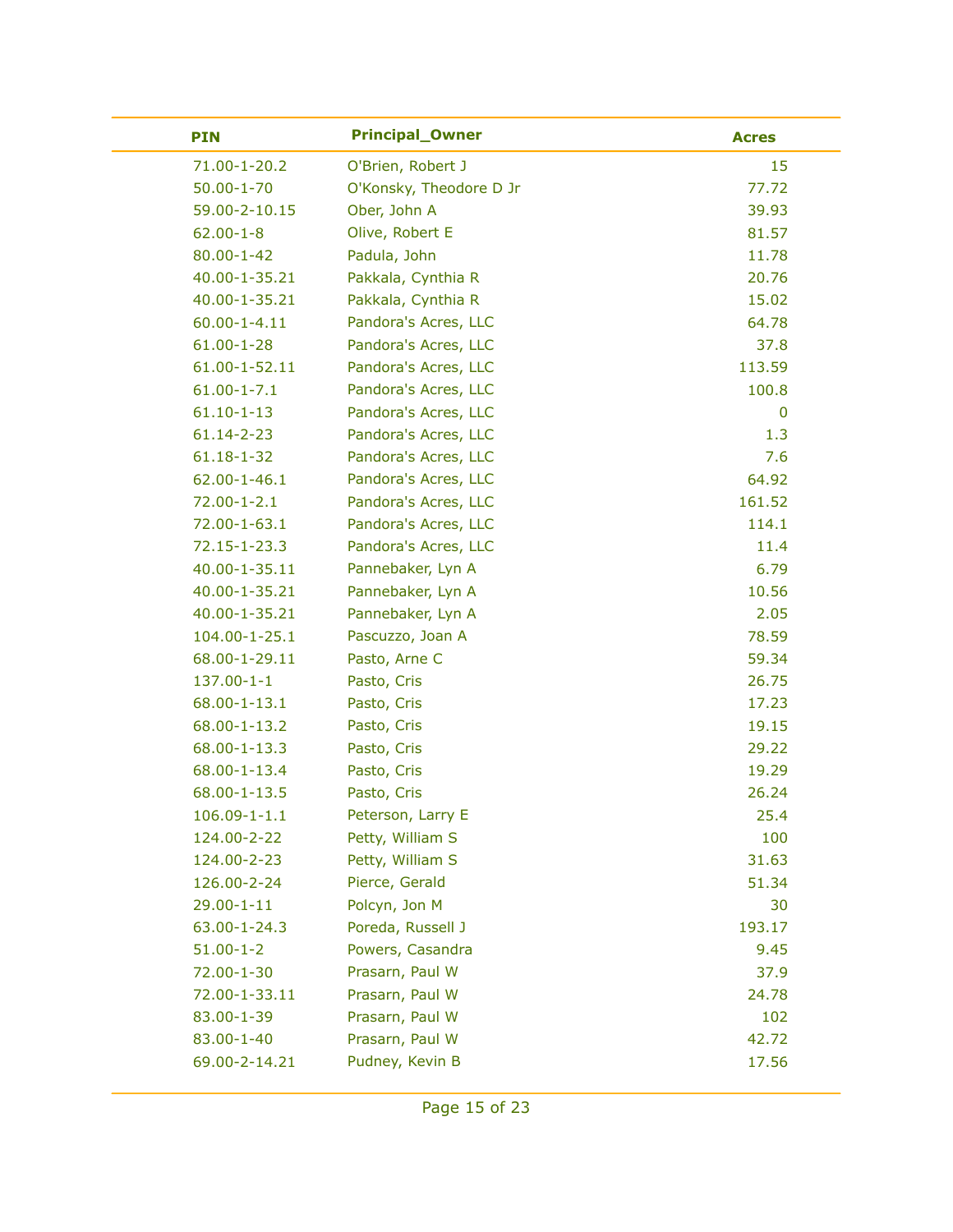| <b>PIN</b>         | <b>Principal_Owner</b>              | <b>Acres</b>   |
|--------------------|-------------------------------------|----------------|
| 135.00-2-3         | Quick, La Verne Sr                  | 73             |
| 135.00-2-4.11      | Quick, La Verne Sr                  | 26.7           |
| 136.00-2-13.2      | R Hidden Valley Farm                | 17.8           |
| 136.00-2-13.2      | R Hidden Valley Farm                | 17             |
| 136.00-2-13.2      | R Hidden Valley Farm                | 5              |
| 136.00-2-5.11      | R Hidden Valley Farm                | 719            |
| 137.00-1-8.21      | R Hidden Valley Farm                | 23             |
| $148.00 - 1 - 1.3$ | R Hidden Valley Farm                | 3.81           |
| 148.00-1-1.4       | R Hidden Valley Farm                | $\mathbf 0$    |
| 148.00-1-2.12      | R Hidden Valley Farm                | 74.13          |
| 148.00-1-12.2      | R Hidden Valley Farms               | 56.91          |
| 59.00-2-12.11      | Rainbow's End LLC                   | 73.5           |
| 60.00-1-18.11      | Rainbow's End LLC                   | 70.3           |
| 61.00-1-55.11      | Rainbow's End LLC                   | 32.1           |
| 61.00-1-59.1       | Rainbow's End LLC                   | 186.8          |
| 49.00-1-22.21      | Rainbow's End, LLC                  | 91.7           |
| $57.00 - 1 - 73$   | Rautine, Arvo                       | 1.19           |
| $104.00 - 1 - 6.2$ | Reak, Edward C                      | 45.02          |
| 134.00-1-13        | Reap, Shawn E                       | 70.5           |
| $57.19 - 1 - 10$   | Regis, Jean R                       | 0.45           |
| 39.00-1-14         | Rennells, Terri L                   | 38.4           |
| 39.00-1-40.1       | Rennells, Terri L                   | 28.15          |
| 29.00-1-6.32       | Rexford, Norton H                   | 3              |
| $70.00 - 1 - 35$   | Reynolds, Elizabeth                 | 0.69           |
| 126.00-1-4.1       | Richter, Dana                       | 73.5           |
| 136.00-2-31        | Rider, Barbara                      | 75.59          |
| 35.00-1-27.12      | Rimbey, Dominque                    | $\overline{2}$ |
| 46.14-1-26.12      | Robert & Marvin Fisher as, Trustees | 31.74          |
| 168.00-2-4.1       | Roberts, Charles W                  | 29.2           |
| 168.00-2-4.2       | Roberts, Michael Sr.                | 5              |
| 147.00-2-1         | Rolfes, John                        | 155.8          |
| 57.00-1-15.11      | Roman, Jeffrey A                    | 29.51          |
| $46.14 - 1 - 27$   | Ronald L Howard                     | $\mathbf{1}$   |
| 103.00-1-19        | Roper, Fred                         | 208.7          |
| 79.00-1-39         | Roy, Michael                        | 69             |
| 79.00-1-40         | Roy, Michael                        | 69             |
| $91.00 - 1 - 2$    | Roy, Michael                        | 2.9            |
| $90.00 - 1 - 23$   | Roy, Michael F                      | 69.4           |
| $91.00 - 1 - 1$    | Roy, Micheal F                      | 9.26           |
| 167.09-2-2.1       | Russell, Jon A                      | 57             |
| 134.00-1-19        | Sacco, Leonard                      | 11.72          |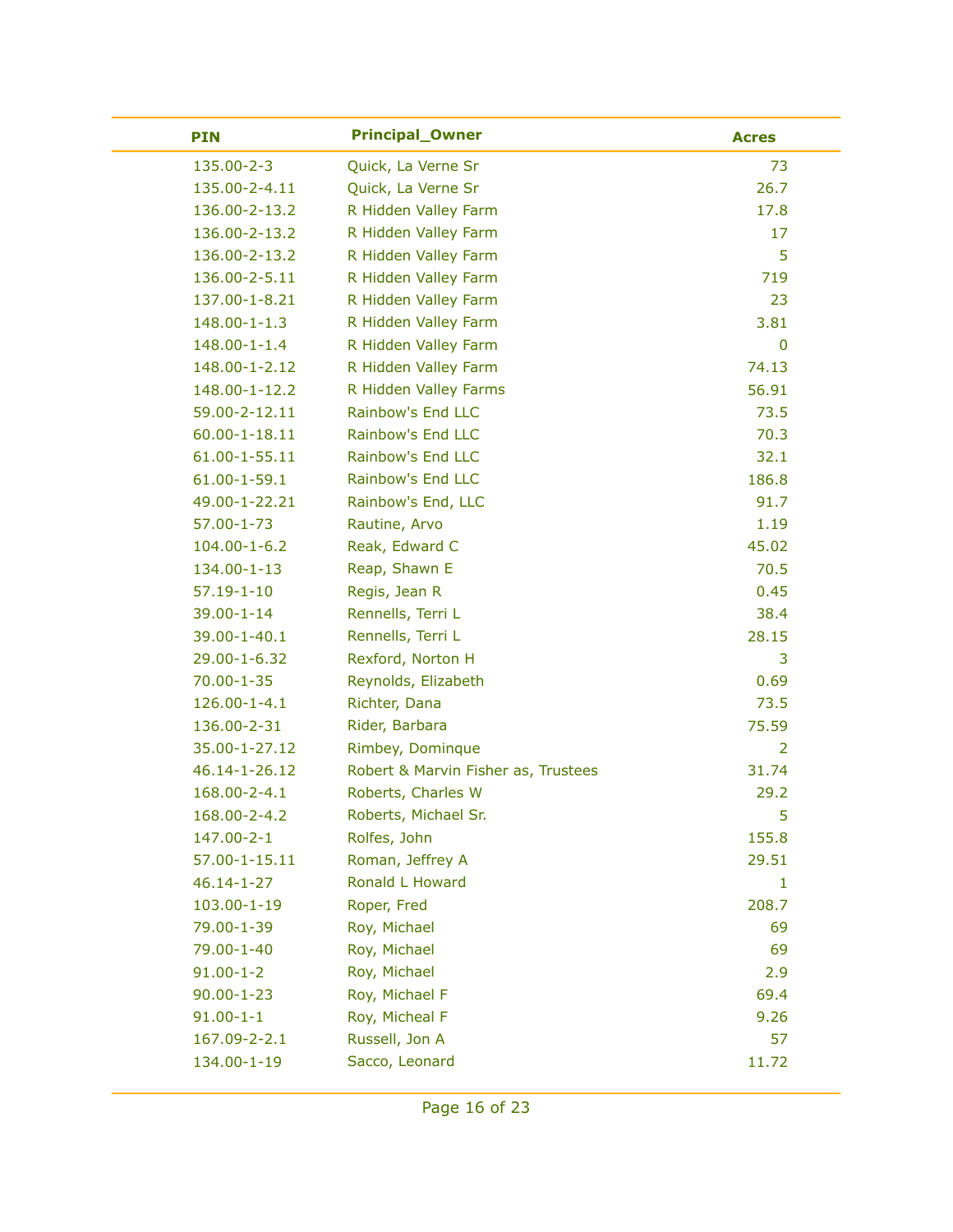| <b>PIN</b>         | <b>Principal_Owner</b>     | <b>Acres</b> |
|--------------------|----------------------------|--------------|
| 49.00-1-64         | Sartori, Joseph            | 35           |
| $61.00 - 1 - 58$   | Sartori, Joseph            | 19           |
| 106.00-2-6         | <b>Saxton Family Trust</b> | 50           |
| $106.05 - 1 - 7.1$ | <b>Saxton Family Trust</b> | 24.93        |
| 35.00-2-47         | Scarpino, Virgina          | 82           |
| 35.00-2-18         | Scarpino, Virginia         | 6.9          |
| 35.00-2-20         | Scarpino, Virginia         | 0.29         |
| 145.00-2-39.2      | Schaefer, Jeffrey A        | 5.7          |
| $62.00 - 1 - 24$   | Schneible, Kathryn         | 1            |
| $74.00 - 1 - 6$    | Schneible, Kathryn         | 59           |
| 70.00-1-36.12      | Schumacher, Robert E       | 8.48         |
| $70.00 - 1 - 52$   | Schumacher, Robert J       | 126.7        |
| 124.00-1-13.1      | Schweiger, Gregory C       | 47.7         |
| 124.00-2-15.2      | Schweiger, Gregory C       | 97.1         |
| 124.00-2-18.1      | Schweiger, Gregory C       | 36.75        |
| 134.00-1-15.2      | Schweiger, Gregory C       | 133.53       |
| 135.00-1-1.1       | Schweiger, Gregory C       | 143.6        |
| 135.00-1-11.1      | Schweiger, Gregory C       | 42.7         |
| 135.00-1-13.1      | Schweiger, Gregory C       | 46.61        |
| 135.00-1-11.2      | Schweiger, Gregroy C       | 169.1        |
| 69.00-1-32         | Scorcese, Paul J           | 0.88         |
| 136.00-2-30.1      | Scott, Glen R              | 36.5         |
| 71.00-1-24         | Scott, Martin W            | 30           |
| $71.00 - 1 - 25$   | Scott, Martin W            | 25           |
| 156.00-2-4.11      | Searles Estate, Norma      | 104.6        |
| $46.00 - 1 - 31$   | Sears, Peter A             | 81.27        |
| 46.00-1-32.1       | Sears, Peter A             | 21           |
| $80.00 - 1 - 43$   | Sellers, Joseph W          | 178.1        |
| 84.00-1-55         | Shaver, James R            | 77.92        |
| 100.00-2-7         | Sheffield, Nancy O         | 31           |
| 145.00-2-29.1      | Shipman, Aloysius          | 33           |
| 156.00-3-8.1       | Shipman, Aloysius          | 41.93        |
| 145.00-2-29.2      | Shipman, Curtis            | 7.54         |
| 134.00-1-30        | Shipman, David R           | 50           |
| 134.00-1-31        | Shipman, David R           | 43.6         |
| 134.00-1-8         | Shipman, David R           | 56.08        |
| 134.00-1-9         | Shipman, David R           | 50           |
| 145.00-2-23.2      | Shipman, David R           | 6            |
| 168.00-1-4.12      | Shipman, David R           | 61.52        |
| 123.00-3-7         | Shipman, Jeanne Marie      | 106          |
| 145.00-2-29.1      | Shipman, Stephen Jr        | 14.82        |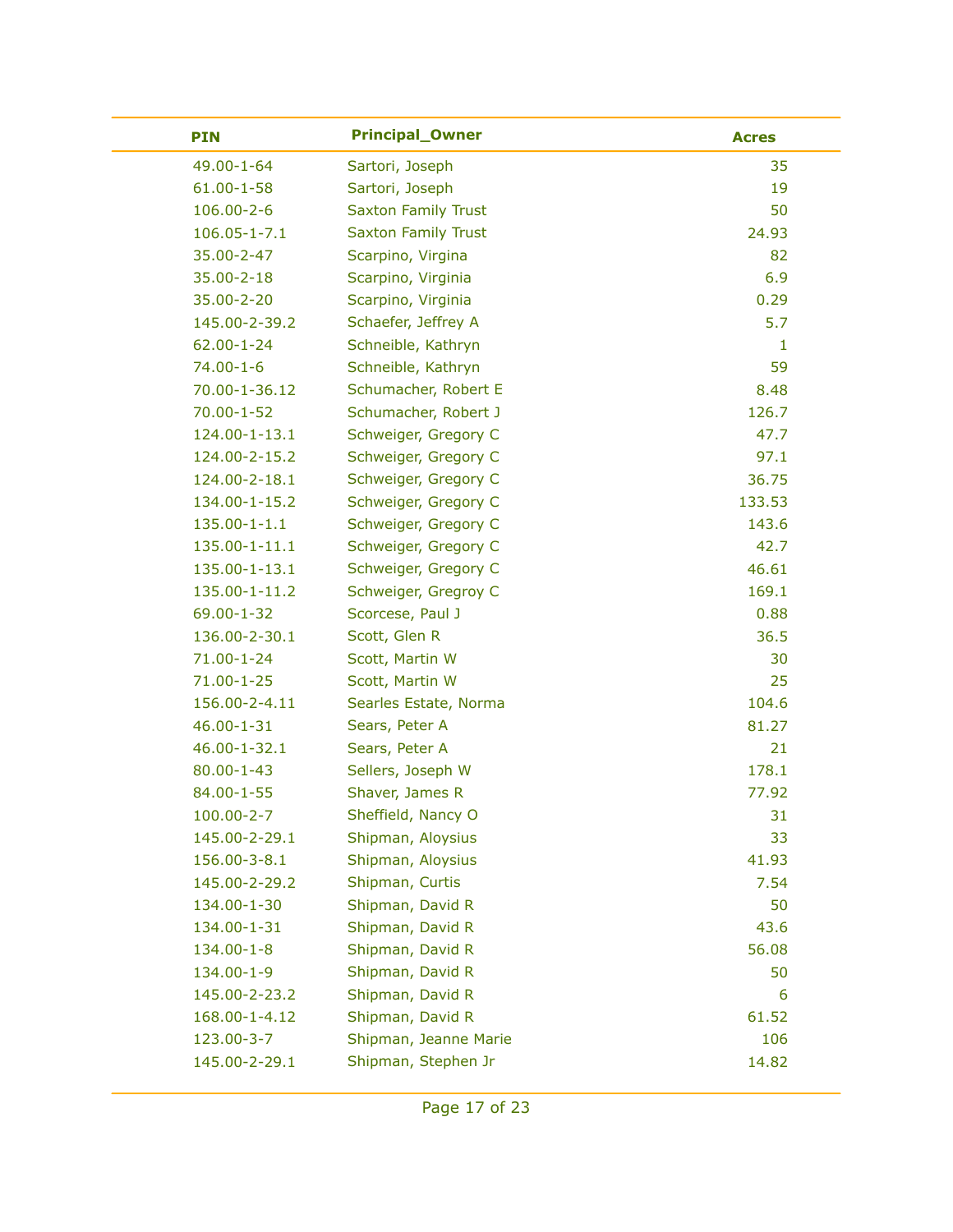| <b>PIN</b>         | <b>Principal_Owner</b>    | <b>Acres</b>   |
|--------------------|---------------------------|----------------|
| 134.00-1-33.1      | Shipman, Terry            | 2.97           |
| 123.00-4-7.1       | Shipman, Terry & Terri    | 132            |
| 124.00-1-15        | Shipman, Terry & Terri    | 66             |
| 134.00-1-11        | Shipman, Terry & Terri    | 74             |
| $63.00 - 1 - 1.1$  | Shores, Christopher S     | 107.91         |
| 63.00-1-34.1       | Shores, Christopher S     | 89.01          |
| 72.00-1-70         | Short, Donna              | 82.94          |
| 63.00-1-12.12      | Signs, Lloyd L            | 34.4           |
| 29.00-1-6.31       | Sindoni, Joseph M         | 21.89          |
| 40.00-1-26.12      | Sindoni, Joseph M         | 3              |
| 111.00-2-1.22      | Sklener, Lisa             | 18.37          |
| $90.00 - 1 - 5.12$ | <b>SKLENER, LISA ANN</b>  | 31.03          |
| 68.00-2-13.3       | Smith, Bernard            | 6.6            |
| 68.00-1-16.2       | Smith, Bernard L          | 6              |
| 68.00-2-13.12      | Smith, Bernard L          | $\overline{2}$ |
| 68.00-2-27.11      | Smith, Bernard L          | 116.19         |
| 68.00-2-27.2       | Smith, Bernard L          | 2.6            |
| $50.00 - 1 - 8$    | Smith, Brandon            | 5              |
| $46.14 - 1 - 28$   | Smith, Carl               | $\overline{2}$ |
| $46.00 - 1 - 14$   | Smith, Carl R             | 103.15         |
| 145.00-2-19.2      | Smith, James Lee          | 13.38          |
| 145.00-2-19.3      | Smith, James Lee          | 56.11          |
| 116.00-2-22.1      | Smith, Scott A Family Llc | 58.24          |
| 117.00-1-2.2       | Smith, Scott A Family Llc | 49.39          |
| 117.00-1-2.3       | Smith, Scott A Family Llc | 45.39          |
| 145.00-2-19.1      | Smith, Stanley William    | 31.03          |
| 52.00-2-7.2        | Smith, Tessie G           | 50             |
| $90.00 - 1 - 18$   | Snyder, Ernest J          | 25.4           |
| 104.00-2-4         | Snyder, Raymond           | 19.5           |
| 104.00-2-6         | Snyder, Raymond           | 62.1           |
| 63.00-1-12.11      | Sopko, Hazel J            | 1.08           |
| 83.00-1-66         | Soule, Janine M           | 1.3            |
| 123.00-1-9.11      | Spaulding, John A         | 122.8          |
| 115.00-1-16.1      | Speer, Dave E             | 1.31           |
| 74.00-1-11.12      | Spencer, Todd             | 9              |
| 74.00-1-38.21      | Spencer, Todd R           | 36.53          |
| 74.00-1-9.2        | Spencer, Todd R           | 154.86         |
| 115.00-1-14.1      | Staropoli, Anthony        | 32.86          |
| 58.00-1-41.2       | Stephens, John C          | 57.01          |
| 58.00-1-38         | Stephens, John Charles    | 28.3           |
| 58.00-1-46.11      | Stephens, John Charles    | 79.81          |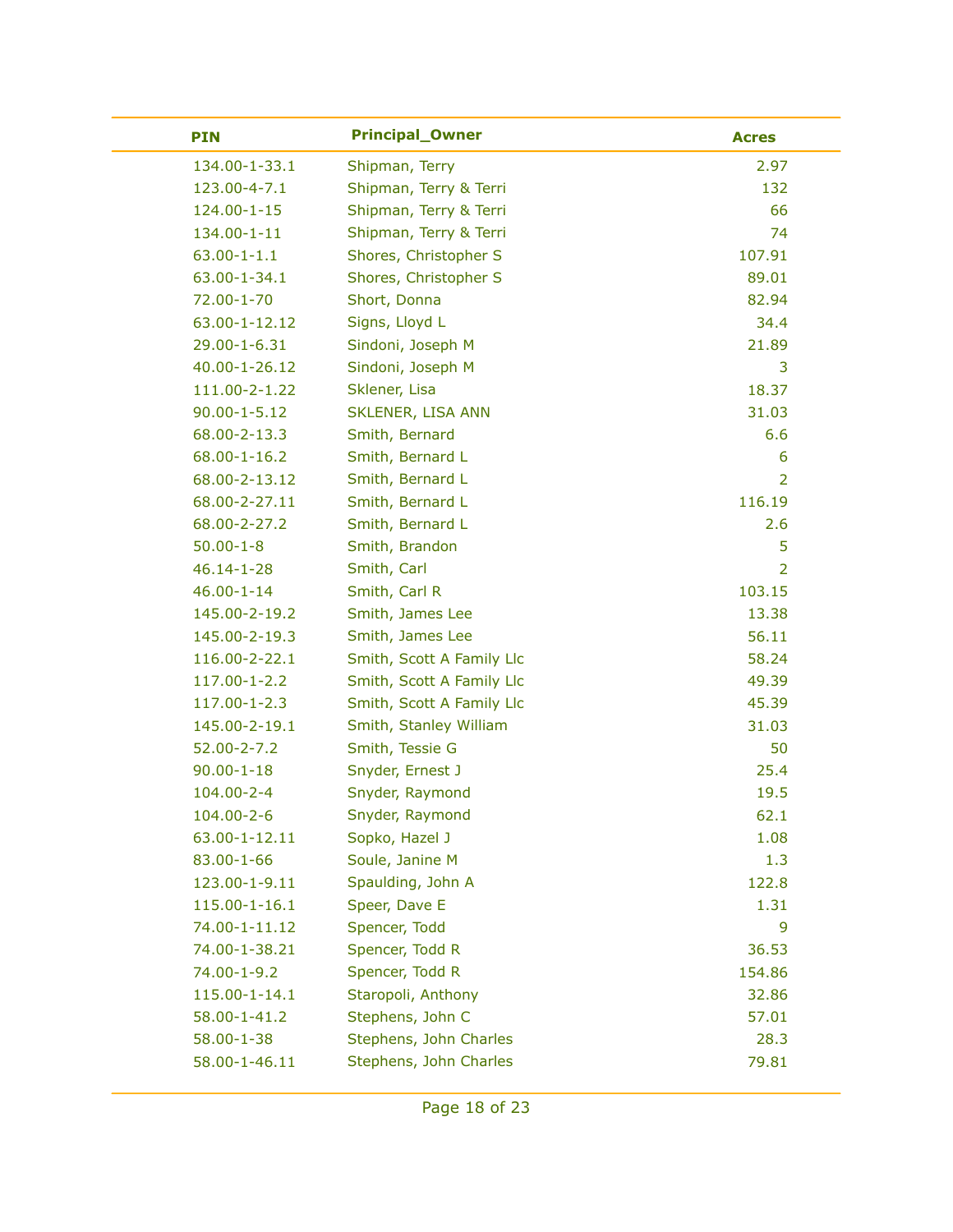| <b>PIN</b>         | <b>Principal_Owner</b> | <b>Acres</b> |
|--------------------|------------------------|--------------|
| 124.00-2-3         | Stevens, Lee O         | 53           |
| 113.00-2-24        | Stevens, Leon          | 74.63        |
| 113.00-2-14        | Stevens, Liel          | 52           |
| 124.00-2-2         | Stevens, Liel D        | 73.87        |
| 124.00-2-1         | Stevens, Liel R        | 17.5         |
| 51.00-1-14.12      | Stevens, Walter        | 2.4          |
| $51.00 - 1 - 14.2$ | Stevens, Walter        | 16           |
| $62.00 - 1 - 7.2$  | Stevens, Walter        | 1.4          |
| 127.00-1-12.1      | Stocum, Bonita         | 29.99        |
| 127.00-1-11        | Stocum, George         | 10           |
| 127.00-1-15        | Stocum, George B       | 46.2         |
| 127.00-1-17.3      | Stocum, George B       | 30           |
| $62.00 - 1 - 46.2$ | Stone, Christopher G   | 25.08        |
| 114.00-1-19.1      | Stoughton, Gary A      | 191.7        |
| 37.00-1-25.12      | Strickland, Kelly      | 2            |
| 115.00-1-27.1      | Strong, Brian          | 123.6        |
| 115.00-1-28        | Strong, Brian          | 194.58       |
| 115.00-1-19.1      | Strong, Craig M        | 18.5         |
| 148.00-1-30.1      | Strong, Craig M        | 176.4        |
| 149.09-1-18.1      | Strong, Craig M        | 29.28        |
| 158.00-1-19.2      | Strong, Craig M        | 30.3         |
| 158.00-1-4         | Strong, Craig M        | 61           |
| 148.00-1-21.1      | Strong, Robert         | 46.6         |
| 148.00-1-21.2      | Strong, Robert         | 28.6         |
| 159.00-3-18.1      | Strong, Robert         | 110.5        |
| 159.00-3-26        | Strong, Robert         | 45.4         |
| 159.00-3-30        | Strong, Robert         | 81.5         |
| 159.00-3-31        | Strong, Robert         | 9.44         |
| 159.00-3-32        | Strong, Robert         | 17.3         |
| 159.00-3-33        | Strong, Robert         | 61.9         |
| 159.00-3-14.1      | Stronghaven Farm, LLC  | 129.2        |
| 159.00-3-5.31      | Stronghaven Farm, LLC  | 6.07         |
| 57.00-1-30.12      | Stronghaven LLC        | 43.5         |
| $57.00 - 1 - 53$   | Stronghaven LLC        | 15.1         |
| 57.00-1-72         | Stronghaven LLC        | 108.6        |
| $57.00 - 1 - 40$   | Stronghaven, LLC       | 8.66         |
| 57.00-1-47.11      | Stronghaven, LLC       | 78.7         |
| $57.19 - 1 - 1.1$  | Stronghaven, LLC       | 62           |
| 57.19-1-4.11       | Stronghaven, LLC       | 12.6         |
| 68.07-1-49         | Stronghaven, LLC       | 11.1         |
| 125.00-1-2         | Stummer, Ann           | 150          |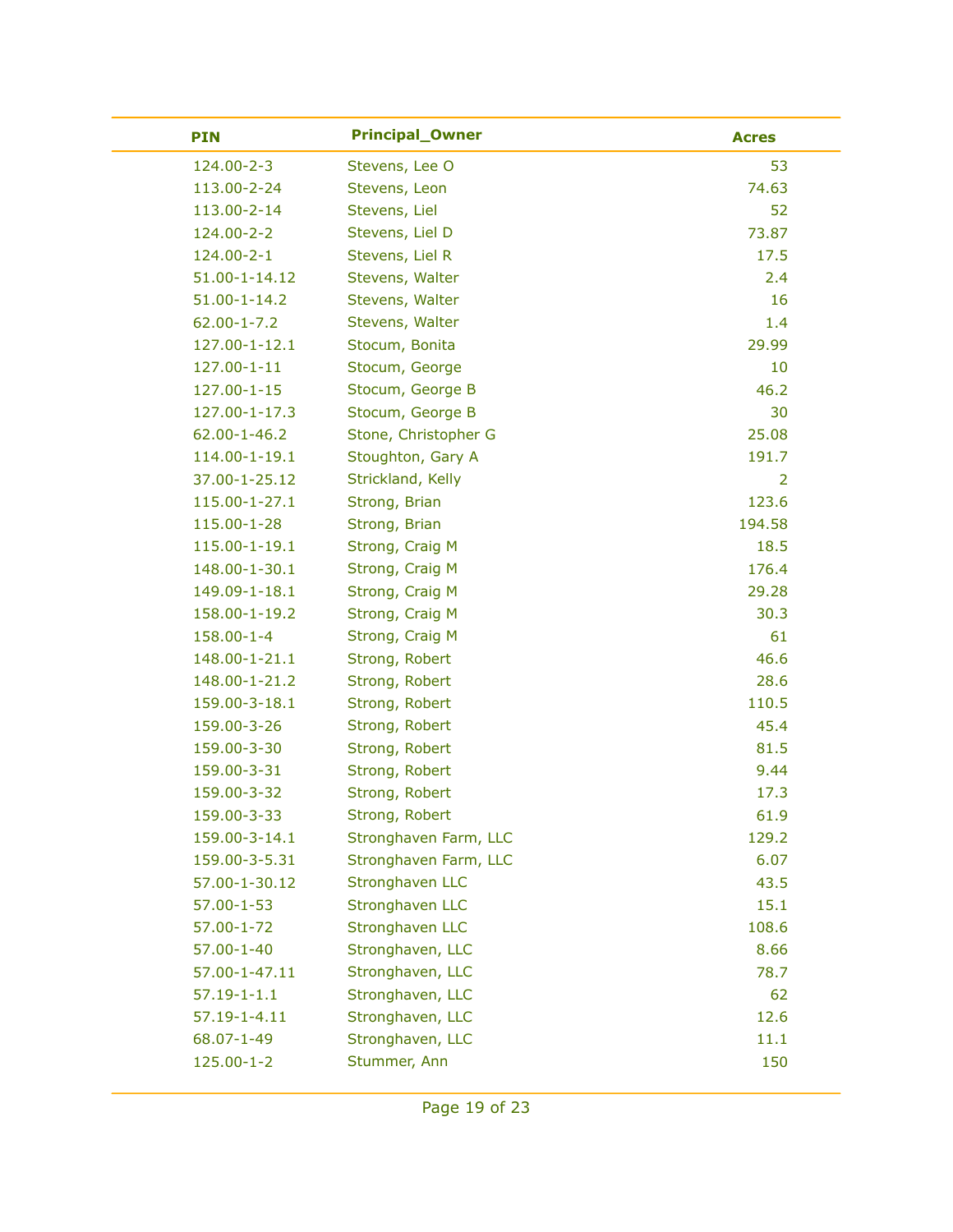| <b>PIN</b>         | <b>Principal_Owner</b>               | <b>Acres</b> |
|--------------------|--------------------------------------|--------------|
| 125.00-1-4.2       | Stummer, Ann                         | 47.8         |
| 125.00-1-5         | Stummer, Ann                         | 125          |
| 148.00-1-7.12      | Stummer, Ann                         | 35.58        |
| 147.00-2-3.15      | Stummer, Rudolf                      | 31.8         |
| 70.00-1-36.11      | Suttmeier, Daniel J                  | 106.65       |
| $106.10 - 1 - 1.2$ | Swarts, Denise                       | 1.7          |
| 117.00-1-81        | Taylor, Robert II                    | 33.5         |
| 127.00-2-5.1       | Taylor, Robert II                    | 9.2          |
| $128.00 - 1 - 1$   | Taylor, Robert II                    | 78.8         |
| 128.00-1-2         | Taylor, Robert II                    | 91.4         |
| 128.00-1-6.11      | Taylor, Robert II                    | 27.09        |
| 58.00-1-46.12      | Temnykh, Alexander                   | 6.95         |
| 127.00-2-1         | <b>TGS Holding Company Ltd</b>       | 149.45       |
| 128.00-1-11.1      | <b>TGS Holding Company Ltd</b>       | 131.39       |
| $80.00 - 1 - 12.2$ | Thayer, Randall                      | 11.21        |
| $91.00 - 1 - 7$    | The Smith Family Trust,, Dated March | 217          |
| 100.00-2-20.1      | Thibault, Donna L                    | 24.06        |
| $93.00 - 1 - 12$   | Tholen, Kathryn                      | 86           |
| $93.00 - 1 - 30$   | Tholen, Kathryn                      | 60.52        |
| $93.00 - 1 - 11$   | Tholen, Kathryn A                    | 133.63       |
| $93.00 - 1 - 14.1$ | Tholen, Kathryn A                    | 22.4         |
| 35.00-1-34         | Thomas, Michael P                    | 11           |
| 136.00-2-13.2      | Thomas, Scott                        | 5.4          |
| 81.00-2-8.11       | Tomeo, Paul A                        | 53.63        |
| $61.00 - 1 - 26.2$ | Town of Candor                       | 2.57         |
| 37.00-1-22.13      | Townsend, Roger                      | 25           |
| 37.00-1-21         | Townsend, Roger W                    | 19.66        |
| $37.00 - 1 - 23$   | Townsend, Roger W                    | 10           |
| $51.00 - 1 - 19.2$ | Troyer, Isaac                        | 140.8        |
| 127.00-1-32.2      | Truesdail, Ralph W                   | 38.86        |
| 84.00-1-12.1       | Truman, Charles W Jr                 | 156.07       |
| 84.00-1-61         | Truman, Charles W Jr                 | 50           |
| $95.00 - 1 - 10$   | Truman, Charles W Jr                 | 39           |
| $100.00 - 1 - 10$  | Tubbs, Bruce                         | 44           |
| $100.00 - 1 - 9$   | Tubbs, Bruce                         | 21           |
| 100.00-2-13.1      | Tubbs, Bruce                         | 15.4         |
| 122.00-1-3.1       | Tubbs, Bruce                         | 32.61        |
| 100.00-2-17.1      | Tubbs, Bruce L                       | 153.27       |
| 111.00-1-13.1      | Tubbs, Bruce L                       | 70.1         |
| $111.00 - 1 - 4$   | Tubbs, Bruce L                       | 53.2         |
| $111.00 - 1 - 5$   | Tubbs, Bruce L                       | 170          |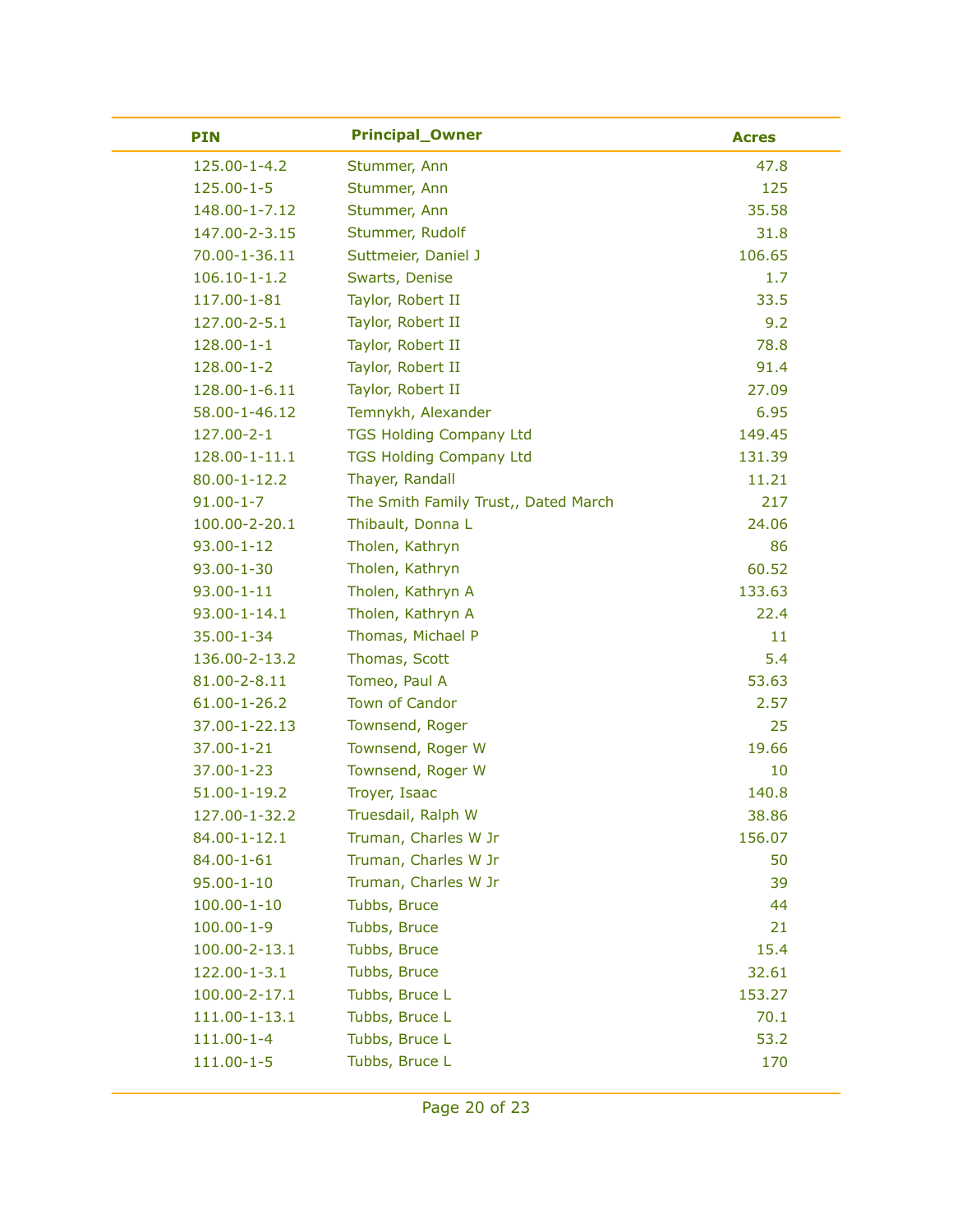| <b>PIN</b>        | <b>Principal_Owner</b>       | <b>Acres</b>   |
|-------------------|------------------------------|----------------|
| 111.00-2-1.21     | Tubbs, Bruce L               | 99.48          |
| $100.00 - 1 - 11$ | Tubbs, Carlton               | 6.5            |
| $100.00 - 1 - 12$ | Tubbs, Carlton               | 108.3          |
| 100.00-2-16       | Tubbs, Carlton               | 2.5            |
| 133.00-1-6        | Tubbs, Carlton               | 43.8           |
| 111.00-2-17       | Tubbs, Carlton W             | $\mathbf 0$    |
| 113.00-3-12       | Tubbs, Janice                | 48             |
| 124.00-2-4        | Tubbs, Janice                | 31             |
| 124.00-1-2        | Tubbs, Robert L              | 86.35          |
| 113.00-2-15       | Tubbs, Robert L and Janice   | 50             |
| 103.00-1-6.11     | Tyson, Terri                 | 20.9           |
| 124.00-1-11.1     | Ugi, Stephen                 | 84             |
| 156.00-2-20.2     | Updyke, Grady S              | 10             |
| 156.00-2-20.1     | Updyke, Phyllis              | 59             |
| $60.00 - 1 - 65$  | Urda, David G                | 11.1           |
| 135.00-2-15       | Van Dusen, David             | 225            |
| 81.00-2-10        | Van Volkenburgh, Marianne    | 74             |
| 81.00-2-9         | Van Volkenburgh, Marianne    | 172            |
| 103.00-1-12       | VanVleit, Phyllis T          | 116.9          |
| 103.00-1-18       | VanVleit, Phyllis T          | 48.5           |
| $92.00 - 2 - 15$  | VanVleit, Tracy F            | 50             |
| 81.00-1-22.22     | VanVolkenburgh, Robert Jr    | 58             |
| 63.00-1-2.232     | VanVorce, Ken                | $\overline{2}$ |
| 63.00-1-2.26      | VanVorce, Ken R              | 5              |
| 63.00-1-25.11     | Vanvorce, Kenneth            | 15.39          |
| 61.00-1-52.12     | <b>Village Chapel</b>        | 5.61           |
| 57.19-1-4.12      | <b>Village of Spencer</b>    | 1.52           |
| 72.00-1-2.2       | Wakeman, William W           | 68.36          |
| 48.00-1-11.3      | Walle, Lucia M               | 58.13          |
| 37.00-1-10.12     | Warner, Richard T            | 159            |
| 146.00-2-12       | Wasielewski, Charles         | 1.3            |
| 145.00-1-16.1     | <b>Waverly Evergreen LLC</b> | 137.1          |
| 57.00-1-15.12     | <b>WDR Enterprises LLC</b>   | 2.61           |
| 68.00-1-44.21     | <b>WDR Enterprises LLC</b>   | 5              |
| $60.00 - 1 - 2.4$ | Weber, Albert Brian          | 23.5           |
| 83.00-1-45.12     | Weisz, Alexander J           | 8.37           |
| 83.00-1-45.12     | Weisz, Alexander J           | 5              |
| 83.00-1-45.11     | Weisz, Stephen               | 162.4          |
| 122.00-1-7.1      | Westbrook, Gary L            | 43.1           |
| 112.00-2-18.1     | Westbrook, Rebekah           | 11.14          |
| 112.00-2-18.2     | Westbrook, Rebekah S         | 16.18          |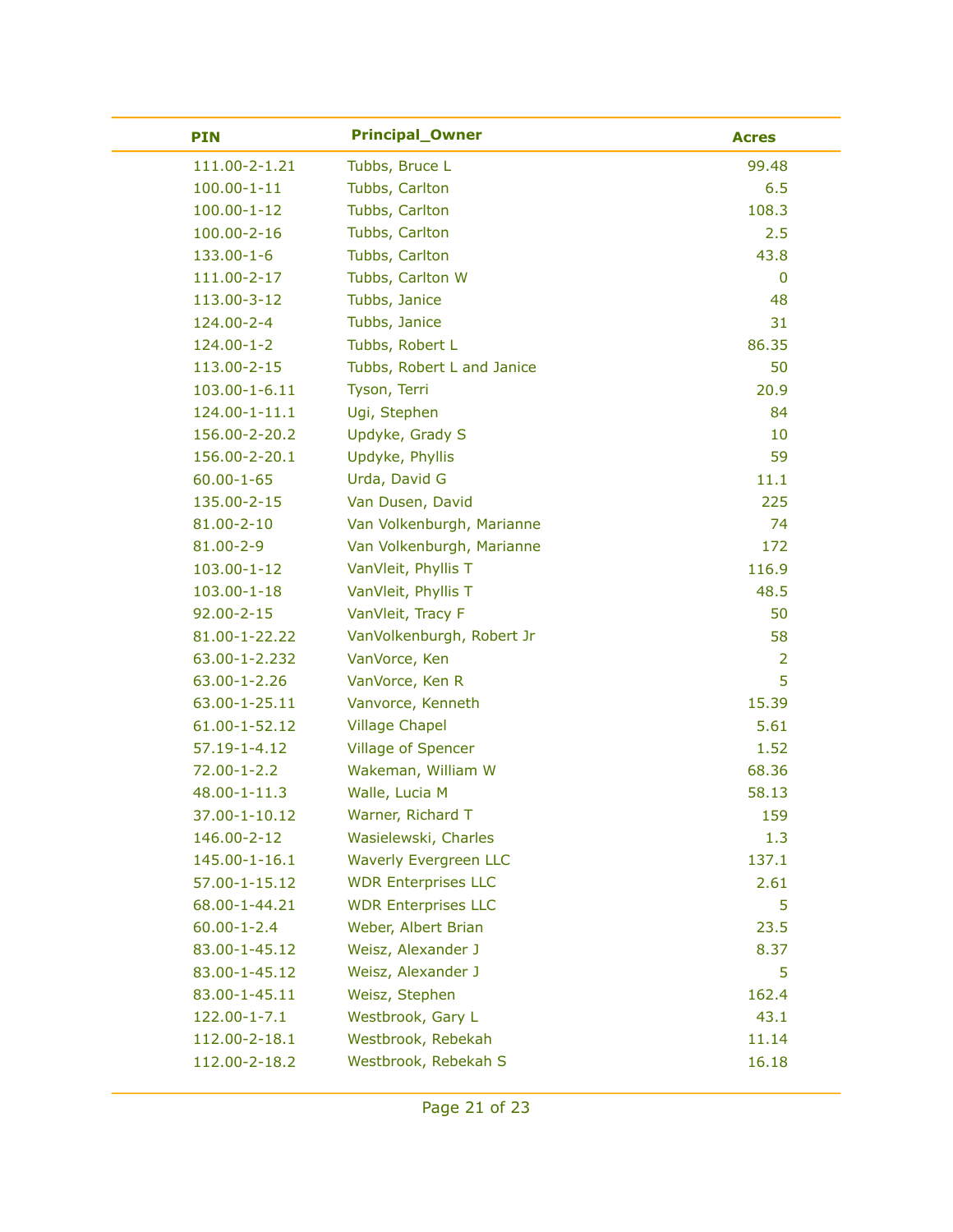| <b>PIN</b>         | <b>Principal_Owner</b>                | <b>Acres</b> |
|--------------------|---------------------------------------|--------------|
| 46.10-1-10.11      | Weston, Dale                          | 4.19         |
| $46.10 - 1 - 10.2$ | Weston, Dale                          | 1.1          |
| $57.00 - 1 - 6.11$ | Weston, Dale N                        | 11.29        |
| 57.00-1-6.12       | Weston, Dale N                        | 53.3         |
| 100.00-2-20.1      | Wheeler, Brian                        | 1.36         |
| 100.00-2-20.2      | Wheeler, Brian                        | 3            |
| 137.00-2-10        | White, Peter C                        | 162.6        |
| 59.00-2-28.12      | Whitmarsh, Michael J                  | 19.8         |
| $46.00 - 1 - 7$    | Whitmore, John                        | 51.1         |
| 100.00-2-17.2      | Whitsel, Raymond V                    | 3.23         |
| 134.00-1-21.1      | Whittaker, James E                    | 59.3         |
| 38.00-1-28.1       | <b>Whittemore Family Benefit Trus</b> | 81.4         |
| 38.00-1-29.1       | <b>Whittemore Family Benefit Trus</b> | 19           |
| 38.00-1-29.2       | <b>Whittemore Family Benefit Trus</b> | 265.5        |
| 49.00-1-11         | <b>Whittemore Family Benefit Trus</b> | 88.87        |
| $50.00 - 1 - 7.11$ | <b>Whittemore Family Benefit Trus</b> | 92.84        |
| 127.00-2-13.1      | Wiles, Frank H                        | 28.67        |
| 128.10-1-22.2      | Wiles, Frank H                        | $\bf{0}$     |
| 128.10-1-23        | Wiles, Frank H                        | 13.4         |
| $128.13 - 1 - 1$   | Wiles, Frank H                        | 25.74        |
| 46.10-1-34         | Wilhide, Randy                        | 15           |
| $46.10 - 1 - 7.1$  | Wilhide, Randy                        | 6.6          |
| 49.00-1-68.2       | Wilkins, Douglas G                    | 11.32        |
| 72.00-1-66         | Williams Holding Co, Richard A        | 0.5          |
| 72.00-1-73         | Williams Holding Co, Richard A        | 11.17        |
| $83.00 - 1 - 2$    | Williams Holding Co, Richard A        | 266.08       |
| $83.00 - 1 - 7$    | Williams Holding Co, Richard A        | 112          |
| 72.00-1-72         | Williams Holding Co, Richards A       | 12.6         |
| $60.00 - 1 - 4.12$ | Williams, George R                    | 7.6          |
| $60.00 - 1 - 4.2$  | Williams, George R                    | 19.09        |
| 156.00-2-5         | Williams, Todd D                      | 113.2        |
| 72.00-1-63.2       | Williams, Yvonne M                    | 14           |
| 57.00-1-30.13      | Winch, Paul                           | 0.27         |
| 59.00-2-6.11       | Winckler, Judith J                    | 140.99       |
| 60.00-1-51.1       | Winnick, Stanley                      | 13.2         |
| 61.13-1-10.11      | Winnick, Stanley P III                | 2.23         |
| $60.00 - 1 - 25.2$ | Winnick, Stanley P Jr                 | 26.14        |
| $60.00 - 1 - 50.1$ | Winnick, Stanley P Jr                 | 7.4          |
| 124.00-2-11        | Wise, Joan M                          | 41.1         |
| 124.00-2-12        | Wise, Joan M                          | 59           |
| $125.00 - 1 - 1$   | Wise, Joan M                          | 70.1         |